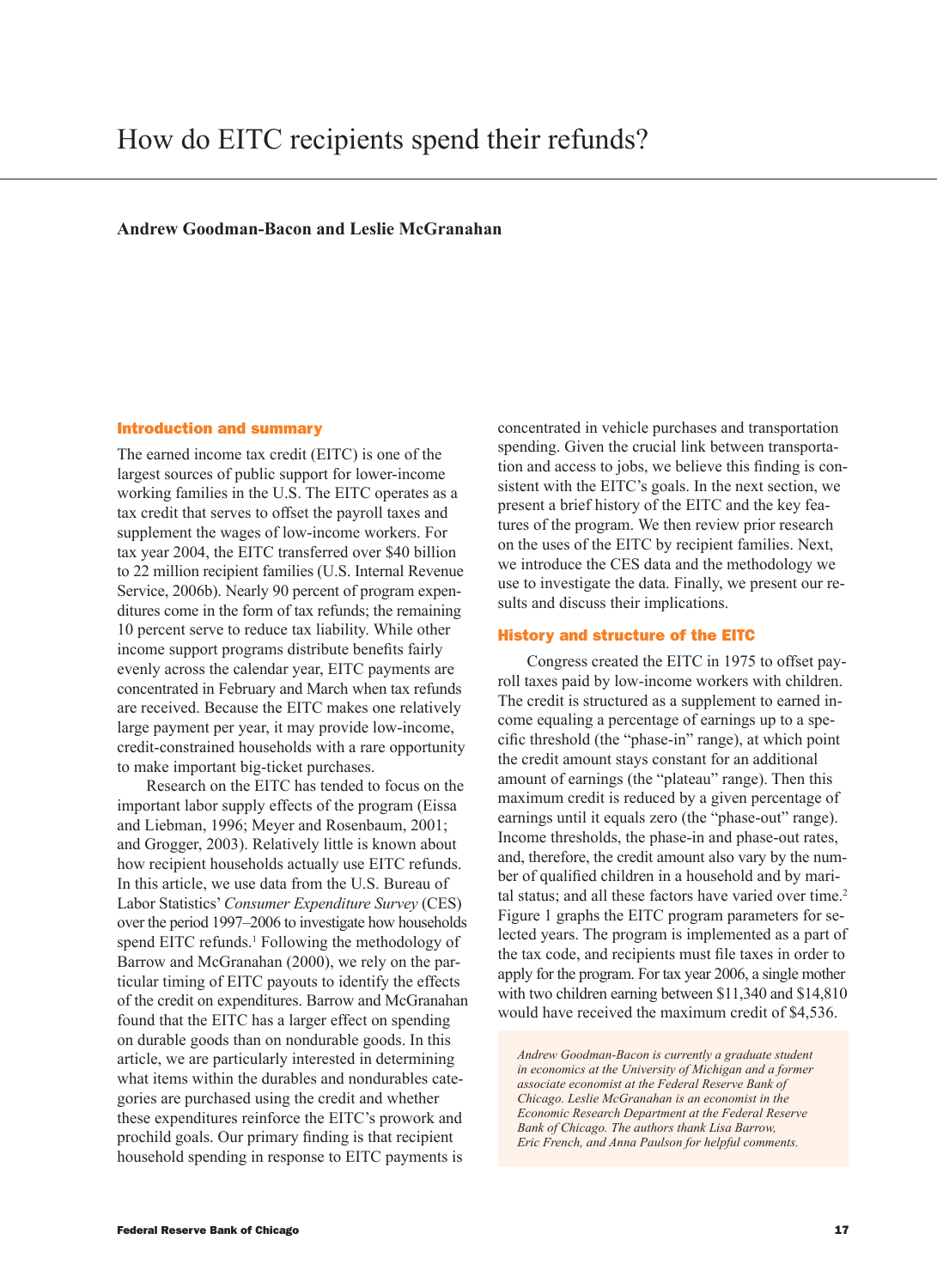The EITC began as a small program, but its generosity and coverage have expanded frequently in its 30-year history as is shown in figures 1 and 2. Particularly large expansions enacted in 1986 and 1993 led to rapid program growth. In 1994, childless families started to receive a small credit. In 1975, the EITC represented 3.1 percent of federal means-tested transfers and 9.7 percent of federal means-tested cash transfers; by 2002, these proportions had increased by three times and four and a half times, respectively, and the EITC was the second largest means-tested cash transfer program behind Supplemental Security Income (SSI). In figure 2, we graph the average credit and number of recipient families by year. As the figure shows, the size of the EITC was relatively constant in its first decade, but between 1986 and 2005, both the number of recipient families and the real average credit amount grew by more than three times, increasing real federal expenditures on the program by almost 12 times. In 1986, just over 7 million families received earned income tax credits averaging \$501 in 2005 dollars. By 2002, over 20 million families received credits averaging \$1,911 in 2005 dollars (U.S. House of Representatives, Committee on Ways and Means, 2004).

Unlike other transfer programs that have monthly benefits, the EITC pays out a lump sum once per year. The EITC does permit recipients to receive some portion of payments monthly prior to tax filing in the form of the advance earned income tax credit, but in 2004 only 0.6 percent of recipient households received any credit in this manner, representing just 0.2 percent of payments (U.S. Internal Revenue Service, 2006b).

Figure 3 shows the distribution of refundable EITC payments from the U.S. Internal Revenue Service by month for 2005—a year with a payment pattern typical of recent years. As the figure shows, nearly all EITC payments are

made in February and March, and most of these come in February. The modal month of EITC payments has changed over time, but since 1997 more payments have been made in February than in any other month.

#### figure 1 **EITC program parameters for selected years** EITC benefit in dollars, unadjusted for inflation Notes: EITC means earned income tax credit. The data are for an unmarried parent of two. Source: Tax Policy Center, 2007, Earned Income Tax Credit Parameters, 1975–2008, table.  $\circ$ 2,500 5,000 7,500 10,000 12,500 15,000 17,500 20,000 22,500 25,000 27,500 30,000 32,500 35,000 37,500 0 1,000 2,000 3,000 4,000 5,000 1975 1987 1996 2006 adjusted gross income in dollars



This pattern is a result of the timing of tax filing. Taxes can be filed anytime after W-2s (employee wage report forms) are received (by January 31), and refunds are received within six weeks.3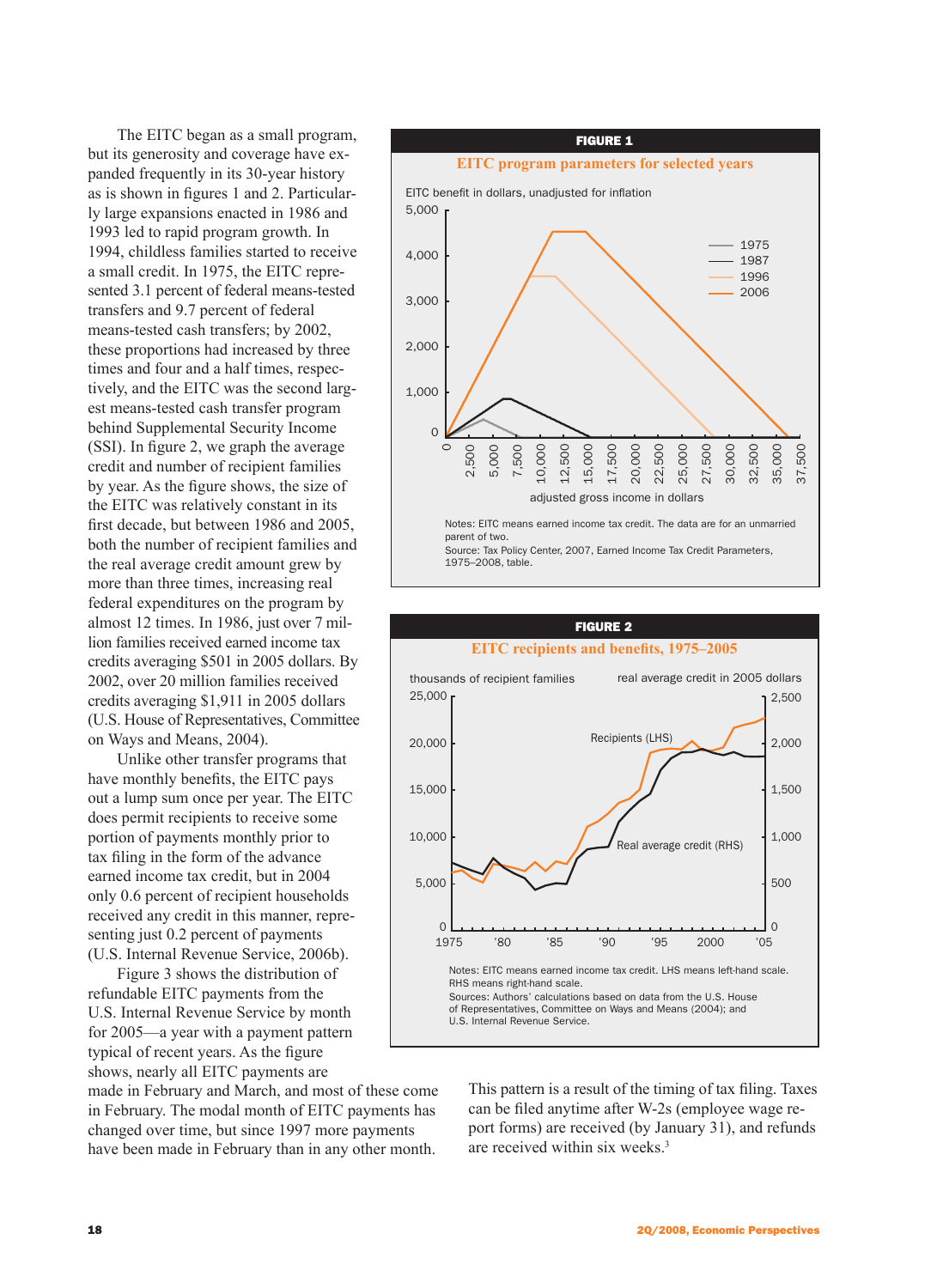

The lump sum payment structure also means that EITC refunds represent a relatively large share of recipients' income in the month when they are received. For tax year 2004, the average EITC refund for recipient families with children was \$2,113, or 12 percent of their annual average adjusted gross income (AGI) of \$16,981. Assuming income was earned evenly across the calendar year, the average recipient household's income would be approximately two and a half times its usual monthly value in the month when the EITC payment was received.<sup>4</sup>

For comparison, the mean overpayment refund for non-EITC recipients in tax year 2004 was \$1,692, or 2.9 percent of annual average AGI among nonrecipients.5 Overpayment refunds are less concentrated in the first quarter of the year than EITC refunds. While 87 percent of EITC refunded dollars for 2004 were distributed in the first quarter, 47 percent of non-EITC refunded dollars were distributed in the first quarter, and an additional 42 percent were distributed in the second quarter (U.S. Internal Revenue Service, 2006c). It is worth noting that the *Consumer Expenditure Survey*, the data set used for our analysis, provides additional evidence to show that EITC refunds are concentrated earlier in the year than other tax refunds. Among families who made an expenditure on "accounting services," including tax preparation, 43 percent of EITC eligible families did so in January or February, versus 29 percent of noneligible families.

The one-time EITC average refund of \$2,113 among families with children in 2004 is also large when compared with the average monthly payments to recipient families in other transfer programs in 2004, such as SSI (\$429); Temporary Assistance to Needy Families, or TANF  $(\$397)$ ; the Food Stamp Program  $(\$200)$ ; and unemployment insurance  $(\$1,141)$ .<sup>6</sup>

# Use of EITC refunds

The majority of research on the EITC and expenditure patterns has relied on surveys of EITC recipients about how they spent or planned to spend refunds. The consensus from these surveys is that the primary use of EITC refunds is to pay bills. Sixty-three percent of respondents in a survey of participants in the University of Georgia's Consumer Financial Literacy Program reported that they planned to use most of their refund to pay or catch up on bills or debts (Linnenbrink et al., 2006).

Similarly, 44 percent of mothers in a study tracking the well-being of rural families indicated that they used their refund to pay bills (Mammen and Lawrence, 2006). Using surveys of free tax preparation clients in Chicago, Smeeding, Phillips, and O'Connor (2000) report that tax filers who anticipate an EITC refund most often plan to use it to pay bills. These studies also find that recipients used their refunds to purchase or repair cars and buy other durables, such as home furnishings. Some families also report buying children's clothing and going on vacation. Very few families planned to save their refund for a rainy day or for retirement.

In contrast to these studies, Barrow and McGranahan (2000) use the nationally representative *Consumer Expenditure Survey* to investigate expenditure uses of EITC refunds. They rely on the unique seasonal pattern of EITC refunds to determine whether EITC eligible households have expenditure patterns that differ from those of noneligible households. They find that EITC eligible households have higher expenditures on durable goods in February, the modal month of EITC receipt, relative to noneligible households. They attribute this increased spending on durables to the EITC. Barrow and McGranahan do not measure health care, housing, or utility expenditures, so they do not measure much of what other studies categorize as "bills."

Here we use CES data over the period 1997–2006 to build upon the work of Barrow and McGranahan (2000). We investigate on which goods, particularly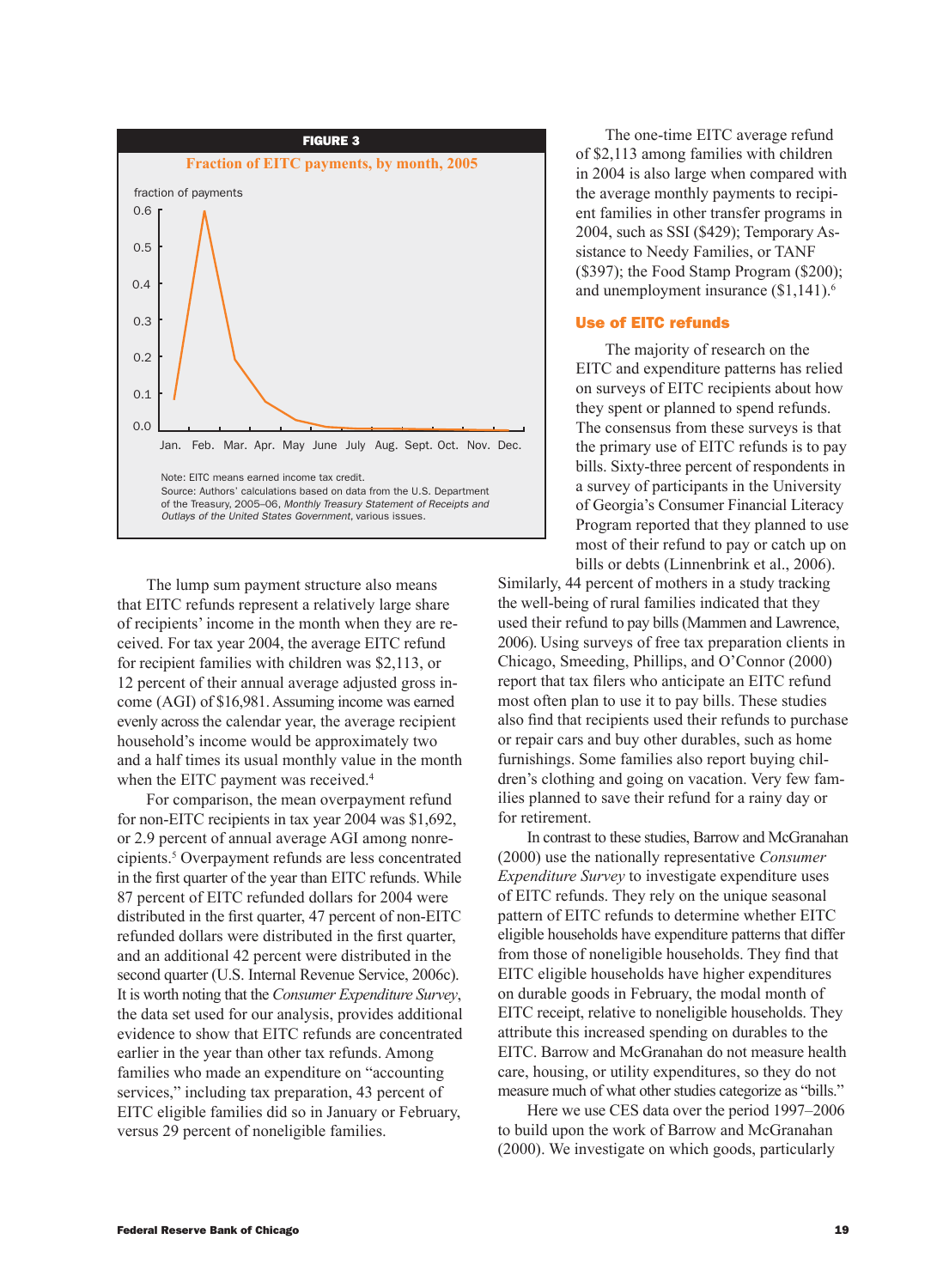within the durable goods category, the EITC recipient households spend more. We also look at both the extensive and intensive margin of expenditure. In other words, we ask both whether households are more likely to make any expenditure and whether they make larger expenditures, given that they make a purchase.

We focus on those goods that have been identified in the literature as either those that recipients report that they plan to purchase or those that further the EITC program's goals of "strengthen[ing] the incentive to work," "help[ing] low-wage working families make ends meet," and promoting the well-being of children (Frost, 1993). Vehicle expenditures fall into both of these categories. They have been mentioned by recipients as an intended use of the EITC credit and are particularly supportive to work. According to a Brookings Institute report, 88 percent of low-income Americans commute in a personal vehicle (Blumenberg and Waller, 2003). In fact, other antipoverty and income support programs explicitly recognize the link between car ownership and employment through more lenient limits on cars than on other forms of assets. For example, the federal SSI program exempts one vehicle from its resource limit. Similarly, most states exclude the value of one or more vehicles from resource limits used to determine eligibility for the Food Stamp Program and TANF Program. In addition to vehicles, we focus on expenditures on household furnishings and home electronics, as well as on children's clothing. We do not look at bill paying because the nature of the CES data precludes such an analysis.

Our primary contribution is to provide evidence on detailed actual expenditures, using nationally representative survey data. Time-series variation in EITC payments over the year and cross-sectional variation in imputed eligibility allow us to identify the EITC's impact. Similar to Barrow and McGranahan (2000), we find that receiving EITC refunds increases household expenditures on both durable and nondurable goods, but more so for durables. Eligible households are more likely both to purchase big-ticket items in February and to spend more on them, given that they make any expenditure. Within durables, the strongest patterns are found for vehicles, confirming the responses given in surveys. Eligible households also spend slightly more on all other major subcategories of durables household goods, appliances, and home electronics. Within nondurables, the strongest patterns are found for transportation expenses, such as car repairs.<sup>7</sup>

### **Data**

We create a monthly household-level data set of expenditure, income, and family structure, using the

CES's interview survey data covering the period 1997–2006. Households, which are called consumer units (CUs) in the data, are interviewed five times for the survey.8 The first interview provides baseline asset information. The second through fifth interviews cover detailed expenditure information for the three months prior to the interview date. These interviews occur three months apart. As a result, in the absence of attrition, a full year of expenditure data is collected for each household. Households enter and exit the survey each month. Information on income in the 12 months leading up to the survey date is collected in the second and fifth interviews. Demographic information is updated every interview.

We begin with the 1997 data because February has been the modal month of EITC payouts since 1997. This consistency in payments across time allows us to focus on the February expenditures of recipient households. In most years prior to 1997, March was the modal month of EITC payments.<sup>9</sup>

We consider a CU to belong to the calendar year in which we observe February expenditure (or would have observed it if the household had responded). Since 1997, this is when the CU is most likely to have received the previous tax year's EITC refund payment. Therefore, data over the period 1997–2006 allow us to consider EITC policies in place during tax years 1996–2005. The average number of observations in our 120 month-year cells is 4,888, and in total we have 589,568 observations.

Information on EITC receipt is not provided in the CES, so we use the income and family structure variables to impute EITC eligibility and the magnitude of EITC payments. Because of our reliance on the income data, we delete those with incomplete income reports from the analysis. We assume all households without children are not eligible for the EITC despite the small credit for childless families that has been available since 1994.10 The CUs may contain more than one tax filing unit (TU). We impute EITC payments and eligibility for each TU within the CU and combine these to determine CU eligibility and EITC amount. Ideally, we would observe the income and family structure of each TU for the year preceding their February interview. However, we lack information on TU composition and on tax year income. To generate our best guess of income for the year preceding the February interview, we use the income information in the second and fifth interviews. For some individuals, our best guess of tax year income is the reported income from the second interview; for others, we compute a weighted average of the two income reports where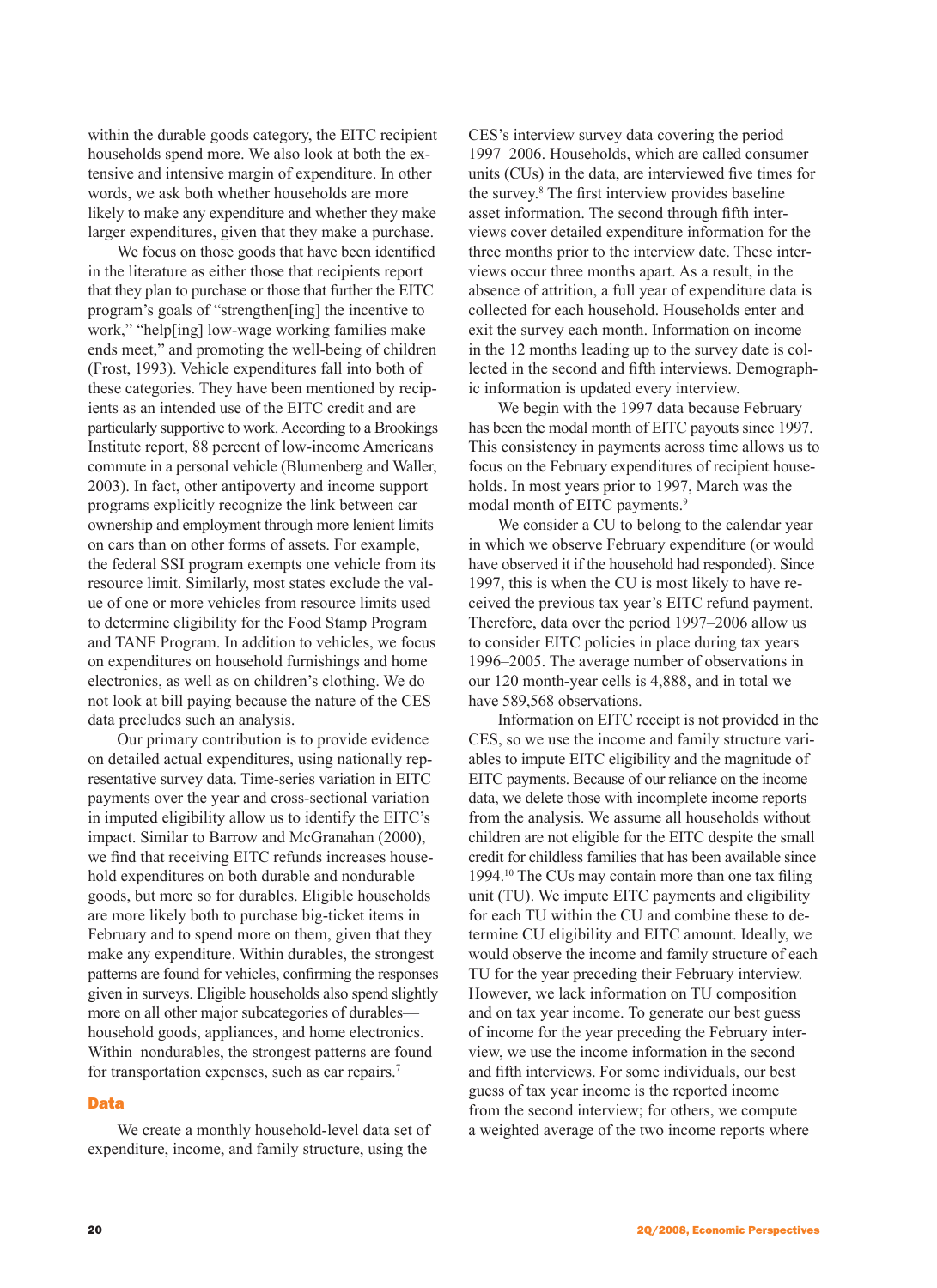the weights depend on the number of months for which the year covered by the income report and tax year overlap.

To assign adults to TUs and generate TU income, we use sex, marital status, relationship to reference person, and individual income information. To assign children to TUs for the purpose of the EITC computation, we use the EITC eligibility rules in place during the year before their February interview. Before 2001, EITC rules assigned all qualifying children in a *family* to the TU with the highest income, but since 2001, families have been free to choose which TU claimed qualifying children. Thus, before 2001 we give all children to the highest-income TU, and after 2001 we give all qualifying children to the TU for which they generate the largest EITC refund.<sup>11</sup>

Because of this imputation, we are measuring EITC eligibility rather than EITC receipt. Two issues may affect the accuracy of these imputations. First, some households that are eligible for the EITC may not take it up. According to a study by the U.S. Government Accounting Office (2001), approximately 85 percent of eligible households with children participate in the EITC program. Second, we may be incorrectly imputing that eligible households are ineligible or that ineligible households are eligible because either child or income information is incorrect in the CES. There is some underreporting of income in the CES, so we may be assigning eligibility to some households that

are in fact beyond the maximum income for EITC receipt. We also may be assigning some children to an incorrect TU. These issues make it harder for us to find an effect of the EITC on consumption. As a result, our estimates represent a lower bound on the effect of the EITC on recipient consumption patterns.

Table 1 gives variable means for the demographic, income, and EITC variables for all families and by imputed EITC eligibility. In the full sample, 13 percent of household-months (shown as 0.13 in the first column, fourth row of table 1) were eligible for an average credit of \$2,116 in the February in which we observed them. These percentages and values change over time in keeping with the changes in eligibility and refund amounts presented in figure 2 (p. 18). When we compare the EITC eligible and noneligible populations, we find differences that are consistent with the program rules. For example, EITC eligible households earn approximately 60 percent of what noneligible households earn on average, and have more children. In addition, EITC eligible households are also less likely to have a white household head, are more likely to be headed by a single parent, and are less educated than noneligible households. These additional findings are not related explicitly to the program rules, but result from patterns of earnings in the U.S., and are consistent with the attributes of participants in other income support programs.

|                                                  | <b>TABLE 1</b>            |          |             |
|--------------------------------------------------|---------------------------|----------|-------------|
|                                                  | <b>Summary statistics</b> |          |             |
|                                                  | All                       | Non-EITC | <b>EITC</b> |
| Median real income (2004 dollars)                | 32,346                    | 36,590   | 22,548      |
| Mean real income (2004 dollars)                  | 44,130                    | 46,468   | 28,599      |
| EITC amount (2004 dollars)                       | 277                       |          | 2,116       |
| EITC eligible                                    | 0.13                      | 0.00     | 1.00        |
| Number of children                               | 0.71                      | 0.52     | 1.97        |
| White household head                             | 0.84                      | 0.85     | 0.75        |
| Household head's highest educational attainment: |                           |          |             |
| Some high school                                 | 0.13                      | 0.12     | 0.22        |
| High school diploma                              | 0.25                      | 0.24     | 0.34        |
| Some college                                     | 0.20                      | 0.20     | 0.23        |
| College degree                                   | 0.42                      | 0.45     | 0.22        |
| Family type:                                     |                           |          |             |
| Husband, wife, and own kids                      | 0.27                      | 0.25     | 0.37        |
| Single parent                                    | 0.06                      | 0.03     | 0.25        |
| Single person                                    | 0.28                      | 0.32     | 0.00        |
| Other family type                                | 0.39                      | 0.40     | 0.39        |
| Observations (family months)                     | 589,568                   | 512,405  | 77,163      |
| Observations (distinct families)                 | 59,595                    | 51,824   | 7,771       |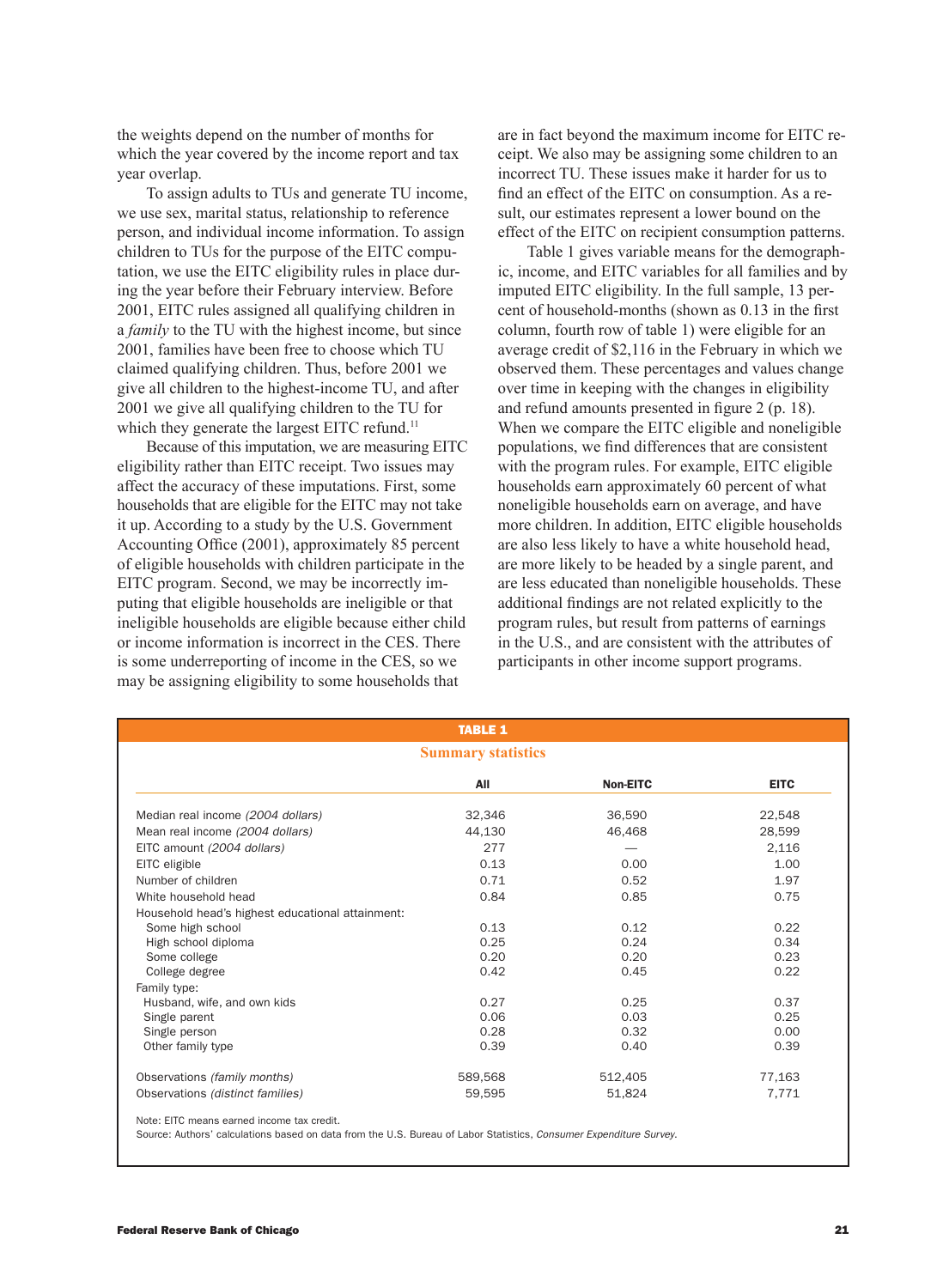Our next goal is to generate monthly expenditure data. We combine all available interviews for each CU. Sixty-three percent of CUs have 12 months of data, and the average CU has 9.9 months of data. The CES contains very detailed information on expenditures, which we distill into durable goods and nondurable goods, as well as subcategories of those groups. Durable goods includes household goods (such as furniture, linens, and carpets); appliances (such as dishwashers, silverware, and kitchen electronics); electronics (such as televisions and computers); and new and used vehicle purchases. Nondurables includes food, alcohol, and tobacco; apparel; trips (out-of-town travel and expenditure while traveling); transportation expenses (except vehicle purchases); entertainment; child support, alimony, and charity; and pensions, insurance, and social security payments. We do not measure expenditure on items that we do not consider to be durable or nondurable goods. In particular, we exclude utilities, rent, education expenses, and health care. These obligations may be difficult for households to alter on a month-to-month basis. In addition, the rent and utility variables reported on the survey capture the amount owed in a given month rather than the amount paid, making it impossible to assess whether households are spending money to catch up on overdue payments or prepay obligations.<sup>12</sup>

Table 2 provides summary statistics on expenditures in all of our categories as calculated from the CES. It provides three different measures of expenditure for each category. The first set of three columns presents expenditure that occurs on the goods category in the average month as a percent of total annual expenditures on durable and nondurable goods. The entry for durable goods in the first column indicates that in the average month, a household spends 1.5 percent of its total annual durable and nondurable goods expenditures on durable goods. The second set of three columns reports the probability that a household makes any expenditure in a category in an average month. In the average month, 84.5 percent of households purchase a durable good. The third set of three columns reports the proportion of total annual expenditure for durable and nondurable goods in that category in a month, given that some expenditure was made. Among households purchasing durables in a given month, the average household spends 1.8 percent of total annual durable and nondurable goods expenditures on durables. Table 3 reports the average dollar amount (in 2004 dollars based on the Personal Consumption Expenditures deflator) spent per month conditional on expenditure.

As seen in table 2, average monthly expenditure shares are fairly consistent for EITC and non-EITC families with a few exceptions. The EITC families spend a high share on food and on children's clothing. The higher expenditure share on food is consistent with the general finding that food expenditure shares are higher for lower-income households in the U.S. The higher expenditure share on children's clothing arises from our restriction that all EITC eligible households have children, while many noneligible households do not. From the second group of columns in table 2, we observe that EITC families are generally less likely than non-EITC families to make expenditures in almost every category in an average month. As shown in table 3, in dollar terms, conditional on nonzero expenditure, EITC families spend less on everything except for tobacco, food, and gasoline. Our analysis continues by examining the effect of EITC eligibility on spending in the nondurables category and the nondurable goods subcategories of children's clothing and transportation, and then we focus our analysis on durable goods expenditures and specifically on expenditures for vehicles and consumer electronics.

### Methodology

We measure expenditure by household *i* in month *t*  on category *j* in three ways: the proportion of annual

expenditure in each month  $\begin{array}{c} X \end{array}$ *X it j i A*, *nnual*  $\left(\frac{X_{it}^j}{X_{it}}\right),$ l I Ì  $\overline{\phantom{a}}$ , the probability

of making any expenditure  $\left(P(X_i^j > 0)\right)$ , and the proportion of annual expenditure conditional on making

an expenditure 
$$
\left(\frac{X_{it}^j}{X_{i,Annual}} | X_{it}^j > 0\right)
$$
.<sup>13</sup>

We estimate clustered probit models for the discrete measure of expenditure and generalized least squares (GLS) regression models for the expenditure proportion variables. Letting *X* be one of the three dependent variables, we estimate the following equation:

1) 
$$
X_{ii}^{j} = \alpha + \gamma_{t}M_{t} + \phi EITC_{i} + \lambda_{t} (EITC_{i} \times M_{t}) + \beta C_{i} + \varepsilon_{it},
$$

where *M* is a vector of month dummies, *EITC* is a dummy variable equal to 1 if the household is imputed to be EITC eligible, and *C* is a vector of household-level controls—year of first quarter interview; income, race, sex, and education of household head; family size; number of children; family type; and region (all rural households are the omitted "region").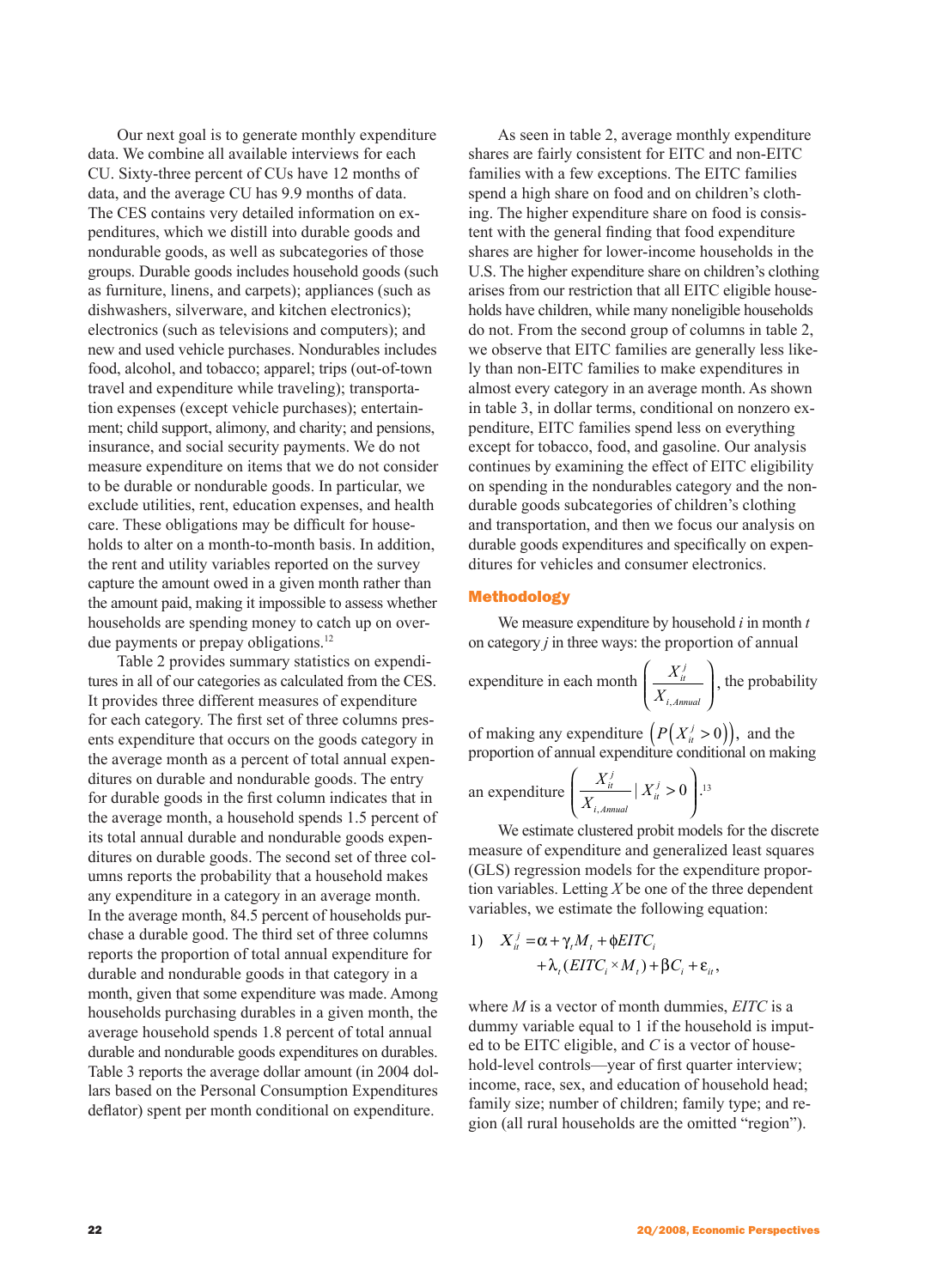| 0.018<br>0.010<br>0.028<br>0.005<br>0.005<br>0.009<br>0.023<br>0.003<br>0.005<br>0.018<br>0.015<br>0.005<br>0.084<br>0.316<br>0.068<br>0.030<br>0.022<br>0.002<br>0.009<br>0.017<br>0.007<br>0.007<br>0.007<br>0.007<br>0.084<br>0.018<br>0.010<br>0.009<br>0.003<br>0.005<br>0.068<br>0.030<br>0.006<br>0.018<br>0.005<br>0.005<br>0.005<br>0.022<br>0.023<br>0.002<br>0.009<br>0.014<br>0.302<br>0.007<br>0.007<br>0.017<br>0.007<br>0.027<br>₹<br>1.000<br>0.248<br>0.048<br>0.169<br>0.074<br>1.000<br>0.998<br>0.994<br>0.265<br>0.949<br>0.660<br>0.135<br>0.858<br>0.822<br>0.094<br>0.100<br>0.032<br>0.783<br>0.772<br>0.674<br>0.119<br>EITC<br>0.034<br>0.341<br>0.891<br>Non-EITC<br>1.000<br>0.196<br>0.848<br>0.048<br>0.098<br>0.216<br>0.102<br>0.076<br>0.813<br>0.022<br>0.999<br>0.363<br>0.244<br>0.813<br>0.643<br>0.938<br>0.894<br>0.673<br>0.133<br>0.908<br>0.291<br>0.031<br>0.997<br>0.991<br>1.000<br>0.285<br>0.048<br>0.098<br>0.210<br>0.076<br>0.809<br>0.350<br>0.808<br>0.186<br>0.939<br>0.893<br>0.845<br>0.024<br>0.999<br>0.992<br>0.257<br>0.671<br>0.134<br>0.101<br>0.031<br>0.997<br>0.647<br>0.901<br>₹<br>0.000<br>0.000<br>0.028<br>0.009<br>0.005<br>0.083<br>0.015<br>0.004<br>0.008<br>0.034<br>0.002<br>0.004<br>0.017<br>0.001<br>0.002<br>0.001<br>0.001<br>0.001<br>0.001<br>0.068<br>0.007<br>0.002<br>0.007<br>0.001<br>EITC<br>Non-EITC<br>0.084<br>0.015<br>0.003<br>0.068<br>0.030<br>0.005<br>0.003<br>0.016<br>0.006<br>0.010<br>0.006<br>0.000<br>0.002<br>0.005<br>0.001<br>0.001<br>0.001<br>0.001<br>0.001<br>0.004<br>0.022<br>0.001<br>0.001<br>0.007<br>0.084<br>0.015<br>0.003<br>0.068<br>0.030<br>0.005<br>0.003<br>0.006<br>0.010<br>0.006<br>0.000<br>0.000<br>0.004<br>0.023<br>0.002<br>0.006<br>0.001<br>0.001<br>0.001<br>0.001<br>0.001<br>0.017<br>0.001<br>0.007<br>₹<br>Miscellaneous household equipment<br>Drapes, linens, and floor coverings<br>Food, alcohol, and tobacco<br>Other vehicle expenses<br>Food away from home<br>Public transportation<br>Major appliances<br>Minor appliances<br>Vehicle purchases<br>Household goods<br>Durable goods<br>Transportation<br>Entertainment<br>Nondurables<br>Electronics<br>Appliances<br>Furniture<br>Gasoline<br>Tobacco<br>Alcohol<br>Apparel<br>Food<br><b>Trips</b><br>Total |                        |       | Monthly expenditure/<br>annual expenditure |       |       | Probability of<br>expenditure |       |       | annual expenditure, conditional<br>on nonzero expenditure<br>Monthly expenditure/ |       |
|--------------------------------------------------------------------------------------------------------------------------------------------------------------------------------------------------------------------------------------------------------------------------------------------------------------------------------------------------------------------------------------------------------------------------------------------------------------------------------------------------------------------------------------------------------------------------------------------------------------------------------------------------------------------------------------------------------------------------------------------------------------------------------------------------------------------------------------------------------------------------------------------------------------------------------------------------------------------------------------------------------------------------------------------------------------------------------------------------------------------------------------------------------------------------------------------------------------------------------------------------------------------------------------------------------------------------------------------------------------------------------------------------------------------------------------------------------------------------------------------------------------------------------------------------------------------------------------------------------------------------------------------------------------------------------------------------------------------------------------------------------------------------------------------------------------------------------------------------------------------------------------------------------------------------------------------------------------------------------------------------------------------------------------------------------------------------------------------------------------------------------------------------------------------------------------------------------------------------------------------------------------------------------------------------------------------|------------------------|-------|--------------------------------------------|-------|-------|-------------------------------|-------|-------|-----------------------------------------------------------------------------------|-------|
|                                                                                                                                                                                                                                                                                                                                                                                                                                                                                                                                                                                                                                                                                                                                                                                                                                                                                                                                                                                                                                                                                                                                                                                                                                                                                                                                                                                                                                                                                                                                                                                                                                                                                                                                                                                                                                                                                                                                                                                                                                                                                                                                                                                                                                                                                                                    |                        |       |                                            |       |       |                               |       |       | <b>Non-EITC</b>                                                                   | EITC  |
|                                                                                                                                                                                                                                                                                                                                                                                                                                                                                                                                                                                                                                                                                                                                                                                                                                                                                                                                                                                                                                                                                                                                                                                                                                                                                                                                                                                                                                                                                                                                                                                                                                                                                                                                                                                                                                                                                                                                                                                                                                                                                                                                                                                                                                                                                                                    |                        |       |                                            |       |       |                               |       |       |                                                                                   | 0.083 |
|                                                                                                                                                                                                                                                                                                                                                                                                                                                                                                                                                                                                                                                                                                                                                                                                                                                                                                                                                                                                                                                                                                                                                                                                                                                                                                                                                                                                                                                                                                                                                                                                                                                                                                                                                                                                                                                                                                                                                                                                                                                                                                                                                                                                                                                                                                                    |                        |       |                                            |       |       |                               |       |       |                                                                                   | 0.019 |
|                                                                                                                                                                                                                                                                                                                                                                                                                                                                                                                                                                                                                                                                                                                                                                                                                                                                                                                                                                                                                                                                                                                                                                                                                                                                                                                                                                                                                                                                                                                                                                                                                                                                                                                                                                                                                                                                                                                                                                                                                                                                                                                                                                                                                                                                                                                    |                        |       |                                            |       |       |                               |       |       |                                                                                   | 0.009 |
|                                                                                                                                                                                                                                                                                                                                                                                                                                                                                                                                                                                                                                                                                                                                                                                                                                                                                                                                                                                                                                                                                                                                                                                                                                                                                                                                                                                                                                                                                                                                                                                                                                                                                                                                                                                                                                                                                                                                                                                                                                                                                                                                                                                                                                                                                                                    |                        |       |                                            |       |       |                               |       |       |                                                                                   | 0.024 |
|                                                                                                                                                                                                                                                                                                                                                                                                                                                                                                                                                                                                                                                                                                                                                                                                                                                                                                                                                                                                                                                                                                                                                                                                                                                                                                                                                                                                                                                                                                                                                                                                                                                                                                                                                                                                                                                                                                                                                                                                                                                                                                                                                                                                                                                                                                                    |                        |       |                                            |       |       |                               |       |       |                                                                                   | 0.004 |
|                                                                                                                                                                                                                                                                                                                                                                                                                                                                                                                                                                                                                                                                                                                                                                                                                                                                                                                                                                                                                                                                                                                                                                                                                                                                                                                                                                                                                                                                                                                                                                                                                                                                                                                                                                                                                                                                                                                                                                                                                                                                                                                                                                                                                                                                                                                    |                        |       |                                            |       |       |                               |       |       |                                                                                   | 0.004 |
|                                                                                                                                                                                                                                                                                                                                                                                                                                                                                                                                                                                                                                                                                                                                                                                                                                                                                                                                                                                                                                                                                                                                                                                                                                                                                                                                                                                                                                                                                                                                                                                                                                                                                                                                                                                                                                                                                                                                                                                                                                                                                                                                                                                                                                                                                                                    |                        |       |                                            |       |       |                               |       |       |                                                                                   | 0.008 |
|                                                                                                                                                                                                                                                                                                                                                                                                                                                                                                                                                                                                                                                                                                                                                                                                                                                                                                                                                                                                                                                                                                                                                                                                                                                                                                                                                                                                                                                                                                                                                                                                                                                                                                                                                                                                                                                                                                                                                                                                                                                                                                                                                                                                                                                                                                                    |                        |       |                                            |       |       |                               |       |       |                                                                                   | 0.019 |
|                                                                                                                                                                                                                                                                                                                                                                                                                                                                                                                                                                                                                                                                                                                                                                                                                                                                                                                                                                                                                                                                                                                                                                                                                                                                                                                                                                                                                                                                                                                                                                                                                                                                                                                                                                                                                                                                                                                                                                                                                                                                                                                                                                                                                                                                                                                    |                        |       |                                            |       |       |                               |       |       |                                                                                   | 0.003 |
|                                                                                                                                                                                                                                                                                                                                                                                                                                                                                                                                                                                                                                                                                                                                                                                                                                                                                                                                                                                                                                                                                                                                                                                                                                                                                                                                                                                                                                                                                                                                                                                                                                                                                                                                                                                                                                                                                                                                                                                                                                                                                                                                                                                                                                                                                                                    |                        |       |                                            |       |       |                               |       |       |                                                                                   | 0.005 |
|                                                                                                                                                                                                                                                                                                                                                                                                                                                                                                                                                                                                                                                                                                                                                                                                                                                                                                                                                                                                                                                                                                                                                                                                                                                                                                                                                                                                                                                                                                                                                                                                                                                                                                                                                                                                                                                                                                                                                                                                                                                                                                                                                                                                                                                                                                                    |                        |       |                                            |       |       |                               |       |       |                                                                                   | 0.244 |
|                                                                                                                                                                                                                                                                                                                                                                                                                                                                                                                                                                                                                                                                                                                                                                                                                                                                                                                                                                                                                                                                                                                                                                                                                                                                                                                                                                                                                                                                                                                                                                                                                                                                                                                                                                                                                                                                                                                                                                                                                                                                                                                                                                                                                                                                                                                    |                        |       |                                            |       |       |                               |       |       |                                                                                   | 0.068 |
|                                                                                                                                                                                                                                                                                                                                                                                                                                                                                                                                                                                                                                                                                                                                                                                                                                                                                                                                                                                                                                                                                                                                                                                                                                                                                                                                                                                                                                                                                                                                                                                                                                                                                                                                                                                                                                                                                                                                                                                                                                                                                                                                                                                                                                                                                                                    |                        |       |                                            |       |       |                               |       |       |                                                                                   | 0.035 |
|                                                                                                                                                                                                                                                                                                                                                                                                                                                                                                                                                                                                                                                                                                                                                                                                                                                                                                                                                                                                                                                                                                                                                                                                                                                                                                                                                                                                                                                                                                                                                                                                                                                                                                                                                                                                                                                                                                                                                                                                                                                                                                                                                                                                                                                                                                                    |                        |       |                                            |       |       |                               |       |       |                                                                                   | 0.028 |
|                                                                                                                                                                                                                                                                                                                                                                                                                                                                                                                                                                                                                                                                                                                                                                                                                                                                                                                                                                                                                                                                                                                                                                                                                                                                                                                                                                                                                                                                                                                                                                                                                                                                                                                                                                                                                                                                                                                                                                                                                                                                                                                                                                                                                                                                                                                    |                        |       |                                            |       |       |                               |       |       |                                                                                   | 0.002 |
|                                                                                                                                                                                                                                                                                                                                                                                                                                                                                                                                                                                                                                                                                                                                                                                                                                                                                                                                                                                                                                                                                                                                                                                                                                                                                                                                                                                                                                                                                                                                                                                                                                                                                                                                                                                                                                                                                                                                                                                                                                                                                                                                                                                                                                                                                                                    |                        |       |                                            |       |       |                               |       |       |                                                                                   | 0.007 |
|                                                                                                                                                                                                                                                                                                                                                                                                                                                                                                                                                                                                                                                                                                                                                                                                                                                                                                                                                                                                                                                                                                                                                                                                                                                                                                                                                                                                                                                                                                                                                                                                                                                                                                                                                                                                                                                                                                                                                                                                                                                                                                                                                                                                                                                                                                                    |                        |       |                                            |       |       |                               |       |       |                                                                                   | 0.005 |
|                                                                                                                                                                                                                                                                                                                                                                                                                                                                                                                                                                                                                                                                                                                                                                                                                                                                                                                                                                                                                                                                                                                                                                                                                                                                                                                                                                                                                                                                                                                                                                                                                                                                                                                                                                                                                                                                                                                                                                                                                                                                                                                                                                                                                                                                                                                    |                        |       |                                            |       |       |                               |       |       |                                                                                   | 0.010 |
|                                                                                                                                                                                                                                                                                                                                                                                                                                                                                                                                                                                                                                                                                                                                                                                                                                                                                                                                                                                                                                                                                                                                                                                                                                                                                                                                                                                                                                                                                                                                                                                                                                                                                                                                                                                                                                                                                                                                                                                                                                                                                                                                                                                                                                                                                                                    |                        |       |                                            |       |       |                               |       |       |                                                                                   | 0.014 |
|                                                                                                                                                                                                                                                                                                                                                                                                                                                                                                                                                                                                                                                                                                                                                                                                                                                                                                                                                                                                                                                                                                                                                                                                                                                                                                                                                                                                                                                                                                                                                                                                                                                                                                                                                                                                                                                                                                                                                                                                                                                                                                                                                                                                                                                                                                                    |                        |       |                                            |       |       |                               |       |       |                                                                                   | 0.018 |
|                                                                                                                                                                                                                                                                                                                                                                                                                                                                                                                                                                                                                                                                                                                                                                                                                                                                                                                                                                                                                                                                                                                                                                                                                                                                                                                                                                                                                                                                                                                                                                                                                                                                                                                                                                                                                                                                                                                                                                                                                                                                                                                                                                                                                                                                                                                    |                        |       |                                            |       |       |                               |       |       |                                                                                   | 0.008 |
|                                                                                                                                                                                                                                                                                                                                                                                                                                                                                                                                                                                                                                                                                                                                                                                                                                                                                                                                                                                                                                                                                                                                                                                                                                                                                                                                                                                                                                                                                                                                                                                                                                                                                                                                                                                                                                                                                                                                                                                                                                                                                                                                                                                                                                                                                                                    |                        |       |                                            |       |       |                               |       |       |                                                                                   | 0.014 |
|                                                                                                                                                                                                                                                                                                                                                                                                                                                                                                                                                                                                                                                                                                                                                                                                                                                                                                                                                                                                                                                                                                                                                                                                                                                                                                                                                                                                                                                                                                                                                                                                                                                                                                                                                                                                                                                                                                                                                                                                                                                                                                                                                                                                                                                                                                                    |                        |       |                                            |       |       |                               |       |       |                                                                                   | 0.005 |
|                                                                                                                                                                                                                                                                                                                                                                                                                                                                                                                                                                                                                                                                                                                                                                                                                                                                                                                                                                                                                                                                                                                                                                                                                                                                                                                                                                                                                                                                                                                                                                                                                                                                                                                                                                                                                                                                                                                                                                                                                                                                                                                                                                                                                                                                                                                    |                        |       |                                            |       |       |                               |       |       |                                                                                   | 0.005 |
| 0.006<br>0.006<br>0.635<br>0.675<br>0.670<br>0.003<br>0.004<br>0.004<br>Fees, admissions, toys, and sports                                                                                                                                                                                                                                                                                                                                                                                                                                                                                                                                                                                                                                                                                                                                                                                                                                                                                                                                                                                                                                                                                                                                                                                                                                                                                                                                                                                                                                                                                                                                                                                                                                                                                                                                                                                                                                                                                                                                                                                                                                                                                                                                                                                                         |                        |       |                                            |       |       |                               |       |       |                                                                                   | 0.005 |
| 0.002<br>0.002<br>0.635<br>0.749<br>0.734<br>0.001<br>0.001<br>0.001<br>Personal care services                                                                                                                                                                                                                                                                                                                                                                                                                                                                                                                                                                                                                                                                                                                                                                                                                                                                                                                                                                                                                                                                                                                                                                                                                                                                                                                                                                                                                                                                                                                                                                                                                                                                                                                                                                                                                                                                                                                                                                                                                                                                                                                                                                                                                     |                        |       |                                            |       |       |                               |       |       |                                                                                   | 0.002 |
| 0.001<br>0.001<br>0.428<br>0.611<br>0.587<br>0.000<br>0.001<br>0.001<br>Reading                                                                                                                                                                                                                                                                                                                                                                                                                                                                                                                                                                                                                                                                                                                                                                                                                                                                                                                                                                                                                                                                                                                                                                                                                                                                                                                                                                                                                                                                                                                                                                                                                                                                                                                                                                                                                                                                                                                                                                                                                                                                                                                                                                                                                                    |                        |       |                                            |       |       |                               |       |       |                                                                                   | 0.001 |
| 0.012<br>0.012<br>0.404<br>0.554<br>0.534<br>0.004<br>0.007<br>0.006<br>Other nondurables                                                                                                                                                                                                                                                                                                                                                                                                                                                                                                                                                                                                                                                                                                                                                                                                                                                                                                                                                                                                                                                                                                                                                                                                                                                                                                                                                                                                                                                                                                                                                                                                                                                                                                                                                                                                                                                                                                                                                                                                                                                                                                                                                                                                                          |                        |       |                                            |       |       |                               |       |       |                                                                                   | 0.009 |
| 0.011<br>0.010<br>0.330<br>0.475<br>0.456<br>0.002<br>0.005<br>0.005<br>Child support, alimony, and charity                                                                                                                                                                                                                                                                                                                                                                                                                                                                                                                                                                                                                                                                                                                                                                                                                                                                                                                                                                                                                                                                                                                                                                                                                                                                                                                                                                                                                                                                                                                                                                                                                                                                                                                                                                                                                                                                                                                                                                                                                                                                                                                                                                                                        |                        |       |                                            |       |       |                               |       |       |                                                                                   | 0.007 |
| 0.009<br>0.009<br>0.142<br>0.196<br>0.189<br>0.001<br>0.002<br>0.002<br>Pensions, insurance, and social security                                                                                                                                                                                                                                                                                                                                                                                                                                                                                                                                                                                                                                                                                                                                                                                                                                                                                                                                                                                                                                                                                                                                                                                                                                                                                                                                                                                                                                                                                                                                                                                                                                                                                                                                                                                                                                                                                                                                                                                                                                                                                                                                                                                                   |                        |       |                                            |       |       |                               |       |       |                                                                                   | 0.008 |
| 0.005<br>0.006<br>0.386<br>0.171<br>0.199<br>0.003<br>0.001<br>0.001<br>Children's clothing                                                                                                                                                                                                                                                                                                                                                                                                                                                                                                                                                                                                                                                                                                                                                                                                                                                                                                                                                                                                                                                                                                                                                                                                                                                                                                                                                                                                                                                                                                                                                                                                                                                                                                                                                                                                                                                                                                                                                                                                                                                                                                                                                                                                                        |                        |       |                                            |       |       |                               |       |       |                                                                                   | 0.008 |
|                                                                                                                                                                                                                                                                                                                                                                                                                                                                                                                                                                                                                                                                                                                                                                                                                                                                                                                                                                                                                                                                                                                                                                                                                                                                                                                                                                                                                                                                                                                                                                                                                                                                                                                                                                                                                                                                                                                                                                                                                                                                                                                                                                                                                                                                                                                    |                        |       |                                            |       |       |                               |       |       |                                                                                   | 0.008 |
| Children's clothing only among                                                                                                                                                                                                                                                                                                                                                                                                                                                                                                                                                                                                                                                                                                                                                                                                                                                                                                                                                                                                                                                                                                                                                                                                                                                                                                                                                                                                                                                                                                                                                                                                                                                                                                                                                                                                                                                                                                                                                                                                                                                                                                                                                                                                                                                                                     | families with children | 0.003 | 0.002                                      | 0.003 | 0.411 | 0.425                         | 0.386 | 0.006 | 0.006                                                                             |       |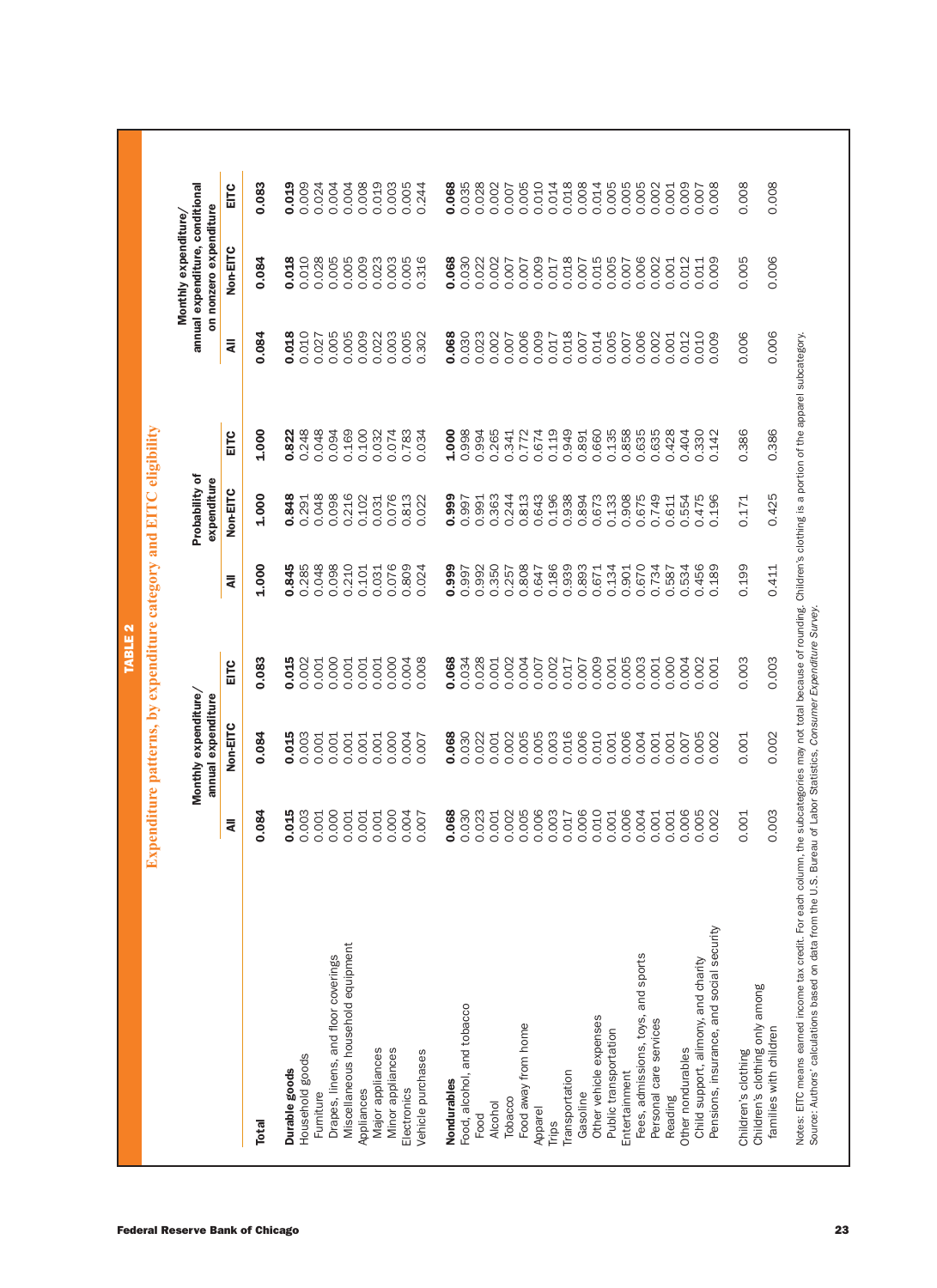### Table 3

|                                          | All      | <b>Non-EITC</b>                                                                           | <b>EITC</b> |
|------------------------------------------|----------|-------------------------------------------------------------------------------------------|-------------|
|                                          |          | $(- \cdots \cdots \cdots \cdots \cdots 2004$ dollars $\cdots \cdots \cdots \cdots \cdots$ |             |
| <b>Total</b>                             | 1,788.78 | 1,822.02                                                                                  | 1,568.02    |
| Durable goods                            | 475.38   | 484.59                                                                                    | 414.21      |
| Household goods                          | 73.36    | 77.29                                                                                     | 47.30       |
| Furniture                                | 34.27    | 35.81                                                                                     | 24.02       |
| Drapes, linens, and floor coverings      | 12.24    | 12.94                                                                                     | 7.60        |
| Miscellaneous household equipment        | 26.85    | 28.54                                                                                     | 15.68       |
| Appliances                               | 20.24    | 20.97                                                                                     | 15.38       |
| Major appliances                         | 14.97    | 15.52                                                                                     | 11.32       |
| Minor appliances                         | 5.27     | 5.45                                                                                      | 4.07        |
| Electronics                              | 79.38    | 80.87                                                                                     | 69.47       |
| Vehicle purchases                        | 302.40   | 305.47                                                                                    | 282.05      |
| <b>Nondurables</b>                       | 1,313.40 | 1,337.43                                                                                  | 1,153.81    |
| Food, alcohol, and tobacco               | 491.73   | 487.31                                                                                    | 521.08      |
| Food                                     | 349.55   | 341.46                                                                                    | 403.29      |
| Alcohol                                  | 15.00    | 15.66                                                                                     | 10.60       |
| Tobacco                                  | 26.19    | 24.80                                                                                     | 35.42       |
| Food away from home                      | 101.00   | 105.40                                                                                    | 71.77       |
| Apparel                                  | 119.46   | 119.98                                                                                    | 115.99      |
| <b>Trips</b>                             | 77.85    | 83.91                                                                                     | 37.57       |
| Transportation                           | 323.12   | 326.16                                                                                    | 302.99      |
| Gasoline                                 | 109.67   | 108.25                                                                                    | 119.06      |
| Other vehicle expenses                   | 201.27   | 205.32                                                                                    | 174.40      |
| Public transportation                    | 12.19    | 12.59                                                                                     | 9.53        |
| Entertainment                            | 144.07   | 151.83                                                                                    | 92.53       |
| Fees, admissions, toys, and sports       | 104.97   | 110.84                                                                                    | 65.97       |
| Personal care services                   | 25.22    | 26.08                                                                                     | 19.52       |
| Reading                                  | 13.88    | 14.91                                                                                     | 7.04        |
| Other nondurables                        | 157.15   | 168.23                                                                                    | 83.63       |
| Child support, alimony, and charity      | 119.03   | 127.82                                                                                    | 60.63       |
| Pensions, insurance, and social security | 38.13    | 40.40                                                                                     | 23.00       |
| Children's clothing                      | 25.20    | 22.12                                                                                     | 45.68       |
| Children's clothing only among           |          |                                                                                           |             |
| families with children                   | 55.31    | 60.62                                                                                     | 45.68       |

### **Expenditure amounts, by EITC eligibility, conditional on expenditure**

portion of the apparel subcategory.

Source: Authors' calculations based on data from the U.S. Bureau of Labor Statistics, *Consumer Expenditure Survey*.

We allow for correlation among errors  $(ε)$  within a consumer unit over time.

The coefficients in the vector  $\gamma$ <sub>t</sub> measure the common seasonal pattern of expenditure for all households relative to September (the omitted month). For the equation measuring the percentage of total expenditure, γ*<sup>t</sup>* indicates the fraction of total expenditure on good *j* in month *t* relative to the fraction of total expenditure in September. The coefficient  $\phi$  measures the constant difference in the fraction of expenditures between EITC eligible and noneligible households. Our coefficients of interest are the elements of the vector  $\lambda_i$ , which measure the monthly differences in expenditure (the different seasonality) between eligible and noneligible households. If all households perfectly smoothed their consumption across months,  $\gamma$ <sub>*t*</sub> would be 0 and

the difference in expenditures between EITC eligible and noneligible households would be constant and entirely captured by φ. We interpret the coefficient on the *EITC*  $\times$  *February* interaction ( $\lambda_{Feb}$ ) as an indicator of whether the EITC changes the expenditure patterns of recipients and report *p* values for a test of the hypothesis that  $\lambda_{Feb} = 0$ .

Our identification strategy relies on two sources of variation: cross-sectional differences in eligibility and the particular timing of EITC refunds. We have no reason to believe, a priori, that unobserved factors such as prices or preferences influence February expenditure among low-income, working families with children differently than other families.<sup>14</sup> Thus, we feel confident interpreting our  $\lambda_{Feb}$  as the impact of the EITC.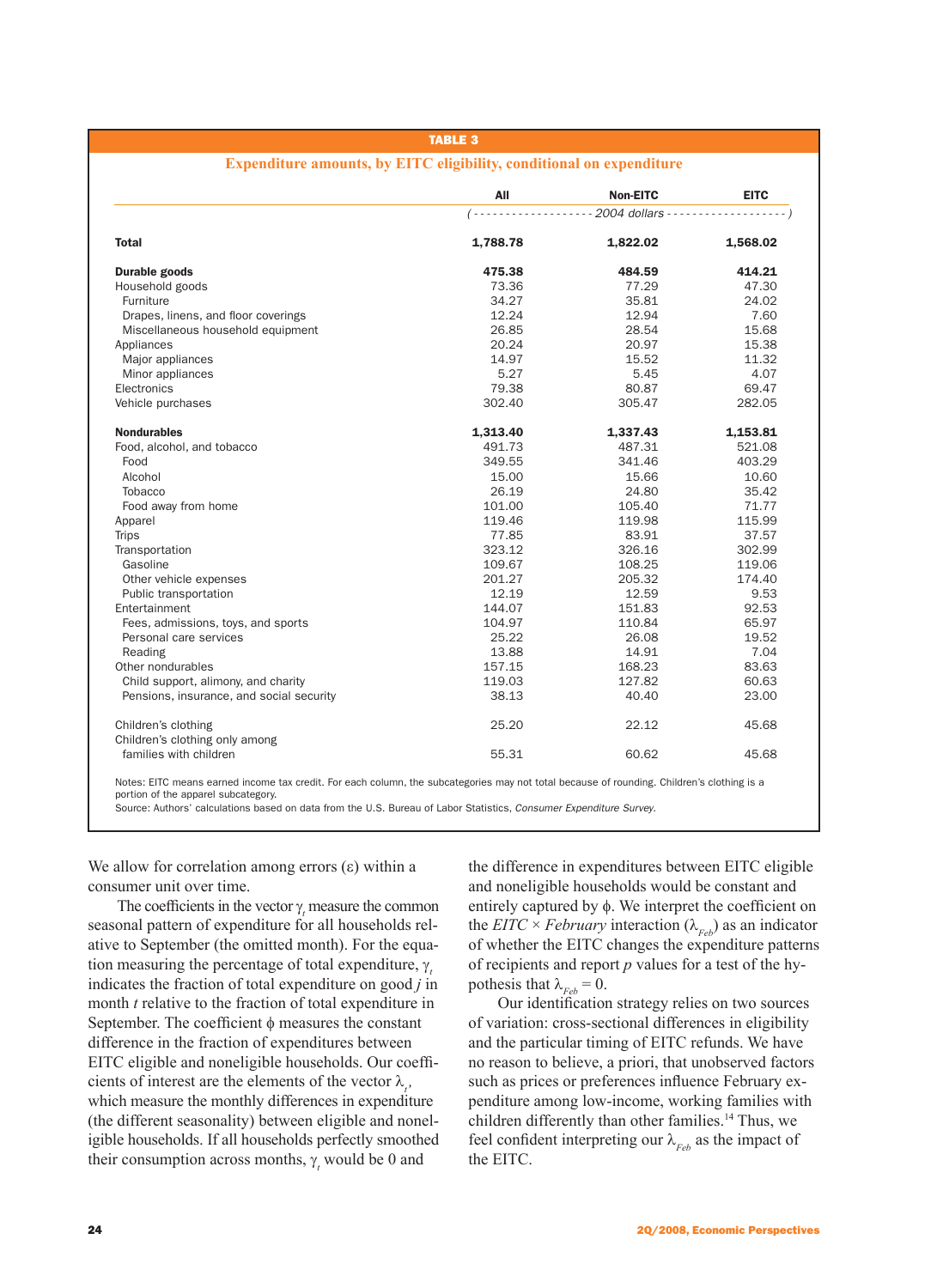### Results

Figure 4 shows overall expenditure seasonality relative to September. There are a number of notable patterns in the data. High expenditure in December due to the holiday season dominates expenditure patterns. We also observe high durable goods expenditures in the summer months when many individuals buy cars and household items. There is also an increase in nondurable goods expenditures in August in part because of back-to-school shopping. Finally, expenditure is low in February, the shortest month of the year.

Table 4 presents estimates of  $\lambda_{Fek}$ and the associated *p* value for the two continuous specifications of equation 1 and marginal effects based on  $\lambda_{Feh}$  and the associated *p* value for the probit model. We present these results for total durable and nondurable expenditure and for numerous subcategories of expenditure. Figures 5–10 graph the coefficients  $\gamma_t$ ,  $\lambda_t$ , and  $(\gamma_t + \lambda_t)$ —labeled "Non-EITC families," "Marginal EITC effect," and "EITC families," respectively, in the legend—for the three different specifications of equation 1 and for selected expenditure categories. Since we omit September and do not graph φ, the "Non-EITC families" and "EITC families" lines represent deviations from their respective September expenditure measures. "Marginal EITC effect" is the difference between these two lines. In order to facilitate comparison between goods, for the continuous variables, the figures scale the estimated coefficients by the dependent variable mean (the average monthly expenditure on that good). For the probit model, we divide the coefficient by the estimated probability of expenditure. The denominators are listed in each figure panel, along with the *p* value for a test of the hypothesis that  $\lambda_{Feh} = 0$ . If  $\lambda_{Feh} = 0$ , then we cannot reject the hypothesis that the EITC does not affect expenditure on that good.

# figure 4 **Overall expenditure seasonality, 1997–2006** month coefficients/dependent variable mean Note: The data are for all families' fraction of annual expenditure. Source: Authors' calculations based on data from the U.S. Bureau of Labor Statistics, *Consumer Expenditure Survey*. –0.10 –0.05 0.00 0.05  $0.10$ 0.15 0.20 Jan. Feb. Mar. Apr. May June July Aug. Sept. Oct. Nov. Dec. Total Durable goods Nondurable goods

# figure 5 **Nondurable goods, proportion of annual expenditure, 1997–2006** month coefficients/dependent variable mean Note: EITC means earned income tax credit. Source: Authors' calculations based on data from the U.S. Bureau of Labor Statistics, *Consumer Expenditure Survey*.  $-0.10$ –0.05 0.00 0.05 0.10 0.15 0.20 Jan. Feb. Mar. Apr. May June July Aug. Sept. Oct. Nov. Dec. Non-EITC families Marginal EITC effect - EITC families dependent variable mean = 0.0681 *p* value of *EITC* × *February* = 0.0000

### *Nondurable goods*

Figure 5 depicts seasonal expenditure patterns for nondurable goods expenditures by EITC eligibility status.

As shown in the figure, we find a small, but statistically significant and positive, February effect on unconditional expenditures for EITC families ( $p$  value  $= 0.000$ ). While noneligible families spend about 4 percent less on nondurables in February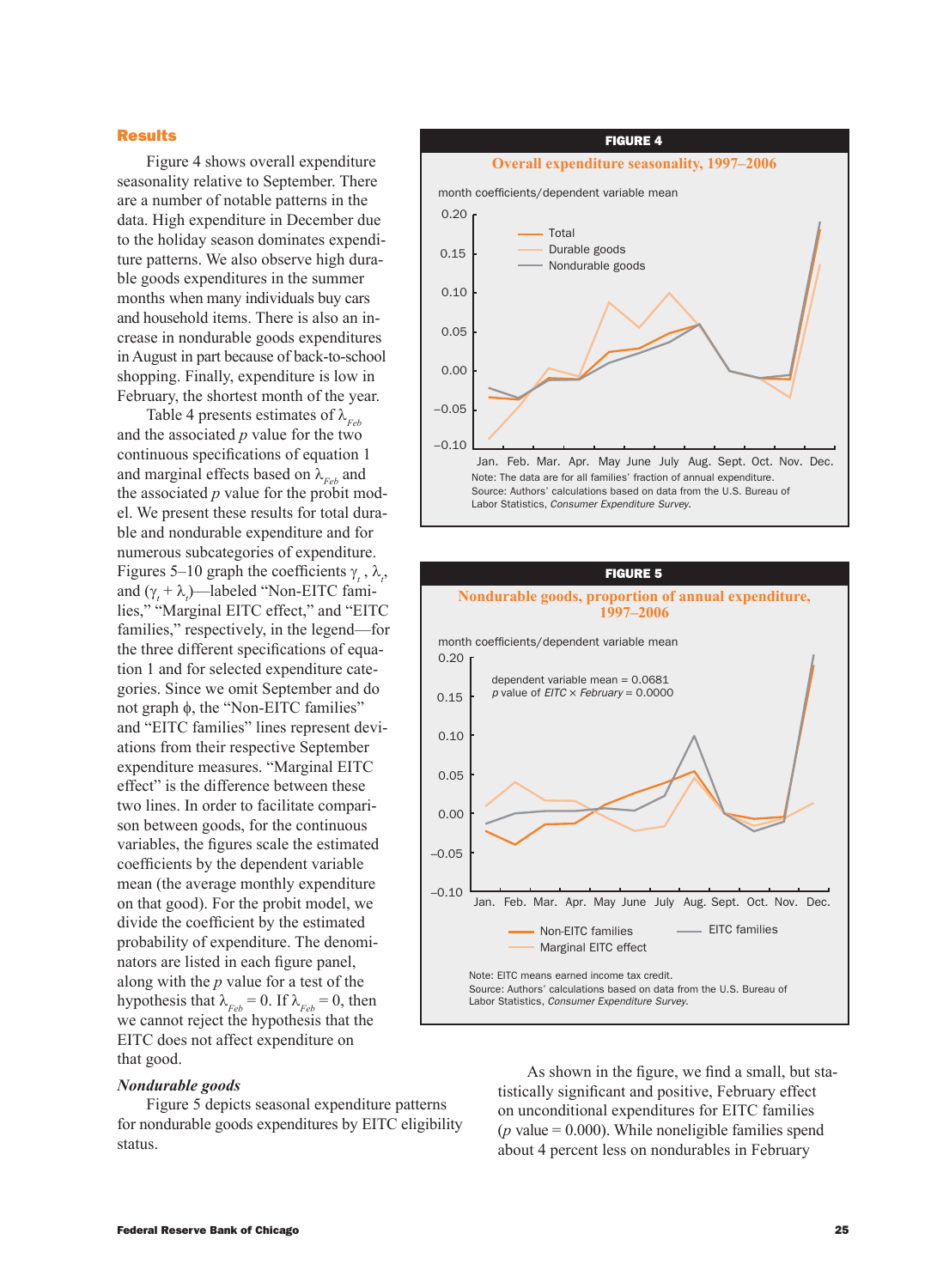| $\rho$ value<br>0.9176<br>0.8035<br>0.4006<br>0.0336<br>0.8136<br>0.7525<br>0.1133<br>0.0176<br>0.0063<br>0.8426<br>0.5328<br>0.2278<br>0.0006<br>0.0358<br>0.2704<br>0.7713<br>0.6355<br>0.4439<br>0.0000<br>0.0012<br>0.9844<br>0.0008<br>0.7804<br>0.1402<br>0.2527<br>0.0187<br>0.1741<br>0.5927<br>0.0087<br>Conditional expenditure<br>Feb. coefficient<br>0.0050<br>$-0.0008$<br>0.0003<br>0.0013<br>0.0009<br>0.0043<br>0.0024<br>0.0005<br>0.0000<br>0.0000<br>$-0.0004$<br>0.0020<br>0.0002<br>0.0004<br>0.0000<br>0.0000<br>0.0001<br>$-0.0021$<br>0.0004<br>0.0009<br>0.0011<br>0.0001<br>0.0002<br>$-0.0004$<br>0.0067<br>0.0007<br>0.0001<br>$-0.0001$<br>$-0.0001$<br>p value<br>0.2578<br>0.0125<br>0.1710<br>0.0020<br>0.0035<br>0.5658<br>0.1018<br>0.0000<br>0.1728<br>0.9818<br>0.6995<br>0.0000<br>0.0004<br>0.0000<br>0.0000<br>0.1492<br>0.0003<br>0.8229<br>0.9810<br>0.1614<br>0.1145<br>0.0332<br>0.3891<br>0.0001<br>0.7757<br>0.0067<br>0.0007<br>0.0427<br>0.0047<br>0.0177<br>Unconditional expenditure<br>b. coefficient<br>0.0039<br>0.0008<br>0.0003<br>0.0008<br>0.0002<br>0.0008<br>0.0000<br>0.0009<br>0.0000<br>0.0005<br>0.0023<br>0.0009<br>0.0000<br>$-0.0002$<br>0.0011<br>0.0000<br>0.0000<br>0.0000<br>0.0001<br>0.0001<br>0.0001<br>0.0007<br>0.0001<br>0.0001<br>0.0001<br>0.0001<br>0.0002<br>0.0067<br>0.0027<br>$-0.0001$<br>ヱ<br>Pensions, insurance, and social security<br>Miscellaneous household equipment<br>Fees, admissions, toys, and sports<br>Drapes, linens, and floor coverings<br>Child support, alimony, and charity<br>Food, alcohol, and tobacco<br>Other vehicle expenses<br>Personal care services<br>Food away from home<br>Public transportation<br>Minor appliances<br>Other nondurables<br>Major appliances<br>Vehicle purchases<br>Household goods<br>Durable goods<br>Transportation<br>Entertainment<br>Nondurables<br>Electronics<br>Appliances<br>Furniture<br>Gasoline<br>Reading<br>Tobacco<br>Alcohol<br>Apparel<br>Food<br>Trips<br><b>Total</b> | Discrete expenditure |                  |
|----------------------------------------------------------------------------------------------------------------------------------------------------------------------------------------------------------------------------------------------------------------------------------------------------------------------------------------------------------------------------------------------------------------------------------------------------------------------------------------------------------------------------------------------------------------------------------------------------------------------------------------------------------------------------------------------------------------------------------------------------------------------------------------------------------------------------------------------------------------------------------------------------------------------------------------------------------------------------------------------------------------------------------------------------------------------------------------------------------------------------------------------------------------------------------------------------------------------------------------------------------------------------------------------------------------------------------------------------------------------------------------------------------------------------------------------------------------------------------------------------------------------------------------------------------------------------------------------------------------------------------------------------------------------------------------------------------------------------------------------------------------------------------------------------------------------------------------------------------------------------------------------------------------------------------------------------------------------------------------------------------------------------------|----------------------|------------------|
|                                                                                                                                                                                                                                                                                                                                                                                                                                                                                                                                                                                                                                                                                                                                                                                                                                                                                                                                                                                                                                                                                                                                                                                                                                                                                                                                                                                                                                                                                                                                                                                                                                                                                                                                                                                                                                                                                                                                                                                                                                  | Feb. marginal effect | $p$ value        |
|                                                                                                                                                                                                                                                                                                                                                                                                                                                                                                                                                                                                                                                                                                                                                                                                                                                                                                                                                                                                                                                                                                                                                                                                                                                                                                                                                                                                                                                                                                                                                                                                                                                                                                                                                                                                                                                                                                                                                                                                                                  |                      |                  |
|                                                                                                                                                                                                                                                                                                                                                                                                                                                                                                                                                                                                                                                                                                                                                                                                                                                                                                                                                                                                                                                                                                                                                                                                                                                                                                                                                                                                                                                                                                                                                                                                                                                                                                                                                                                                                                                                                                                                                                                                                                  | 0.0144               | 0.0023           |
|                                                                                                                                                                                                                                                                                                                                                                                                                                                                                                                                                                                                                                                                                                                                                                                                                                                                                                                                                                                                                                                                                                                                                                                                                                                                                                                                                                                                                                                                                                                                                                                                                                                                                                                                                                                                                                                                                                                                                                                                                                  | 0.0312               | 0.0002           |
|                                                                                                                                                                                                                                                                                                                                                                                                                                                                                                                                                                                                                                                                                                                                                                                                                                                                                                                                                                                                                                                                                                                                                                                                                                                                                                                                                                                                                                                                                                                                                                                                                                                                                                                                                                                                                                                                                                                                                                                                                                  | 0.0195               | 0.0000           |
|                                                                                                                                                                                                                                                                                                                                                                                                                                                                                                                                                                                                                                                                                                                                                                                                                                                                                                                                                                                                                                                                                                                                                                                                                                                                                                                                                                                                                                                                                                                                                                                                                                                                                                                                                                                                                                                                                                                                                                                                                                  | 0.0205               | 0.0004           |
|                                                                                                                                                                                                                                                                                                                                                                                                                                                                                                                                                                                                                                                                                                                                                                                                                                                                                                                                                                                                                                                                                                                                                                                                                                                                                                                                                                                                                                                                                                                                                                                                                                                                                                                                                                                                                                                                                                                                                                                                                                  | 0.0238               | 0.0020           |
|                                                                                                                                                                                                                                                                                                                                                                                                                                                                                                                                                                                                                                                                                                                                                                                                                                                                                                                                                                                                                                                                                                                                                                                                                                                                                                                                                                                                                                                                                                                                                                                                                                                                                                                                                                                                                                                                                                                                                                                                                                  | 0.0304               | 0.0000           |
|                                                                                                                                                                                                                                                                                                                                                                                                                                                                                                                                                                                                                                                                                                                                                                                                                                                                                                                                                                                                                                                                                                                                                                                                                                                                                                                                                                                                                                                                                                                                                                                                                                                                                                                                                                                                                                                                                                                                                                                                                                  | 0.0094               | 0.0069           |
|                                                                                                                                                                                                                                                                                                                                                                                                                                                                                                                                                                                                                                                                                                                                                                                                                                                                                                                                                                                                                                                                                                                                                                                                                                                                                                                                                                                                                                                                                                                                                                                                                                                                                                                                                                                                                                                                                                                                                                                                                                  | 0.0212               | 0.0001           |
|                                                                                                                                                                                                                                                                                                                                                                                                                                                                                                                                                                                                                                                                                                                                                                                                                                                                                                                                                                                                                                                                                                                                                                                                                                                                                                                                                                                                                                                                                                                                                                                                                                                                                                                                                                                                                                                                                                                                                                                                                                  | 0.0091               | 0.0854           |
|                                                                                                                                                                                                                                                                                                                                                                                                                                                                                                                                                                                                                                                                                                                                                                                                                                                                                                                                                                                                                                                                                                                                                                                                                                                                                                                                                                                                                                                                                                                                                                                                                                                                                                                                                                                                                                                                                                                                                                                                                                  | 0.0092               | 0.0008           |
|                                                                                                                                                                                                                                                                                                                                                                                                                                                                                                                                                                                                                                                                                                                                                                                                                                                                                                                                                                                                                                                                                                                                                                                                                                                                                                                                                                                                                                                                                                                                                                                                                                                                                                                                                                                                                                                                                                                                                                                                                                  |                      |                  |
|                                                                                                                                                                                                                                                                                                                                                                                                                                                                                                                                                                                                                                                                                                                                                                                                                                                                                                                                                                                                                                                                                                                                                                                                                                                                                                                                                                                                                                                                                                                                                                                                                                                                                                                                                                                                                                                                                                                                                                                                                                  | 0.0001               | 0.5506           |
|                                                                                                                                                                                                                                                                                                                                                                                                                                                                                                                                                                                                                                                                                                                                                                                                                                                                                                                                                                                                                                                                                                                                                                                                                                                                                                                                                                                                                                                                                                                                                                                                                                                                                                                                                                                                                                                                                                                                                                                                                                  | 0.0011               | 0.1427           |
|                                                                                                                                                                                                                                                                                                                                                                                                                                                                                                                                                                                                                                                                                                                                                                                                                                                                                                                                                                                                                                                                                                                                                                                                                                                                                                                                                                                                                                                                                                                                                                                                                                                                                                                                                                                                                                                                                                                                                                                                                                  | $-0.0052$            | 0.4628           |
|                                                                                                                                                                                                                                                                                                                                                                                                                                                                                                                                                                                                                                                                                                                                                                                                                                                                                                                                                                                                                                                                                                                                                                                                                                                                                                                                                                                                                                                                                                                                                                                                                                                                                                                                                                                                                                                                                                                                                                                                                                  | 0.0083               | 0.0847           |
|                                                                                                                                                                                                                                                                                                                                                                                                                                                                                                                                                                                                                                                                                                                                                                                                                                                                                                                                                                                                                                                                                                                                                                                                                                                                                                                                                                                                                                                                                                                                                                                                                                                                                                                                                                                                                                                                                                                                                                                                                                  | 0.0138               | 0.0136           |
|                                                                                                                                                                                                                                                                                                                                                                                                                                                                                                                                                                                                                                                                                                                                                                                                                                                                                                                                                                                                                                                                                                                                                                                                                                                                                                                                                                                                                                                                                                                                                                                                                                                                                                                                                                                                                                                                                                                                                                                                                                  | 0.0140               | 0.0763           |
|                                                                                                                                                                                                                                                                                                                                                                                                                                                                                                                                                                                                                                                                                                                                                                                                                                                                                                                                                                                                                                                                                                                                                                                                                                                                                                                                                                                                                                                                                                                                                                                                                                                                                                                                                                                                                                                                                                                                                                                                                                  | 0.0243               | 0.0024           |
|                                                                                                                                                                                                                                                                                                                                                                                                                                                                                                                                                                                                                                                                                                                                                                                                                                                                                                                                                                                                                                                                                                                                                                                                                                                                                                                                                                                                                                                                                                                                                                                                                                                                                                                                                                                                                                                                                                                                                                                                                                  | 0.0022               | 0.2173           |
|                                                                                                                                                                                                                                                                                                                                                                                                                                                                                                                                                                                                                                                                                                                                                                                                                                                                                                                                                                                                                                                                                                                                                                                                                                                                                                                                                                                                                                                                                                                                                                                                                                                                                                                                                                                                                                                                                                                                                                                                                                  | 0.0007               | 0.7920           |
|                                                                                                                                                                                                                                                                                                                                                                                                                                                                                                                                                                                                                                                                                                                                                                                                                                                                                                                                                                                                                                                                                                                                                                                                                                                                                                                                                                                                                                                                                                                                                                                                                                                                                                                                                                                                                                                                                                                                                                                                                                  | 0.0122               | 0.0918           |
|                                                                                                                                                                                                                                                                                                                                                                                                                                                                                                                                                                                                                                                                                                                                                                                                                                                                                                                                                                                                                                                                                                                                                                                                                                                                                                                                                                                                                                                                                                                                                                                                                                                                                                                                                                                                                                                                                                                                                                                                                                  | 0.0135               | 0.0061           |
|                                                                                                                                                                                                                                                                                                                                                                                                                                                                                                                                                                                                                                                                                                                                                                                                                                                                                                                                                                                                                                                                                                                                                                                                                                                                                                                                                                                                                                                                                                                                                                                                                                                                                                                                                                                                                                                                                                                                                                                                                                  | $-0.0024$            | 0.5228           |
|                                                                                                                                                                                                                                                                                                                                                                                                                                                                                                                                                                                                                                                                                                                                                                                                                                                                                                                                                                                                                                                                                                                                                                                                                                                                                                                                                                                                                                                                                                                                                                                                                                                                                                                                                                                                                                                                                                                                                                                                                                  | 0.0057               | 0.4336           |
|                                                                                                                                                                                                                                                                                                                                                                                                                                                                                                                                                                                                                                                                                                                                                                                                                                                                                                                                                                                                                                                                                                                                                                                                                                                                                                                                                                                                                                                                                                                                                                                                                                                                                                                                                                                                                                                                                                                                                                                                                                  | 0.0063<br>0.0052     | 0.4132<br>0.4177 |
|                                                                                                                                                                                                                                                                                                                                                                                                                                                                                                                                                                                                                                                                                                                                                                                                                                                                                                                                                                                                                                                                                                                                                                                                                                                                                                                                                                                                                                                                                                                                                                                                                                                                                                                                                                                                                                                                                                                                                                                                                                  | 0.0068               | 0.3439           |
|                                                                                                                                                                                                                                                                                                                                                                                                                                                                                                                                                                                                                                                                                                                                                                                                                                                                                                                                                                                                                                                                                                                                                                                                                                                                                                                                                                                                                                                                                                                                                                                                                                                                                                                                                                                                                                                                                                                                                                                                                                  | 0.0143               | 0.0436           |
|                                                                                                                                                                                                                                                                                                                                                                                                                                                                                                                                                                                                                                                                                                                                                                                                                                                                                                                                                                                                                                                                                                                                                                                                                                                                                                                                                                                                                                                                                                                                                                                                                                                                                                                                                                                                                                                                                                                                                                                                                                  | $-0.0154$            | 0.0120           |
| 0.0197<br>$-0.0007$<br>0.1490<br>0.0002<br>Children's clothing only among<br>families with children                                                                                                                                                                                                                                                                                                                                                                                                                                                                                                                                                                                                                                                                                                                                                                                                                                                                                                                                                                                                                                                                                                                                                                                                                                                                                                                                                                                                                                                                                                                                                                                                                                                                                                                                                                                                                                                                                                                              | 0.0415               | 0.0000           |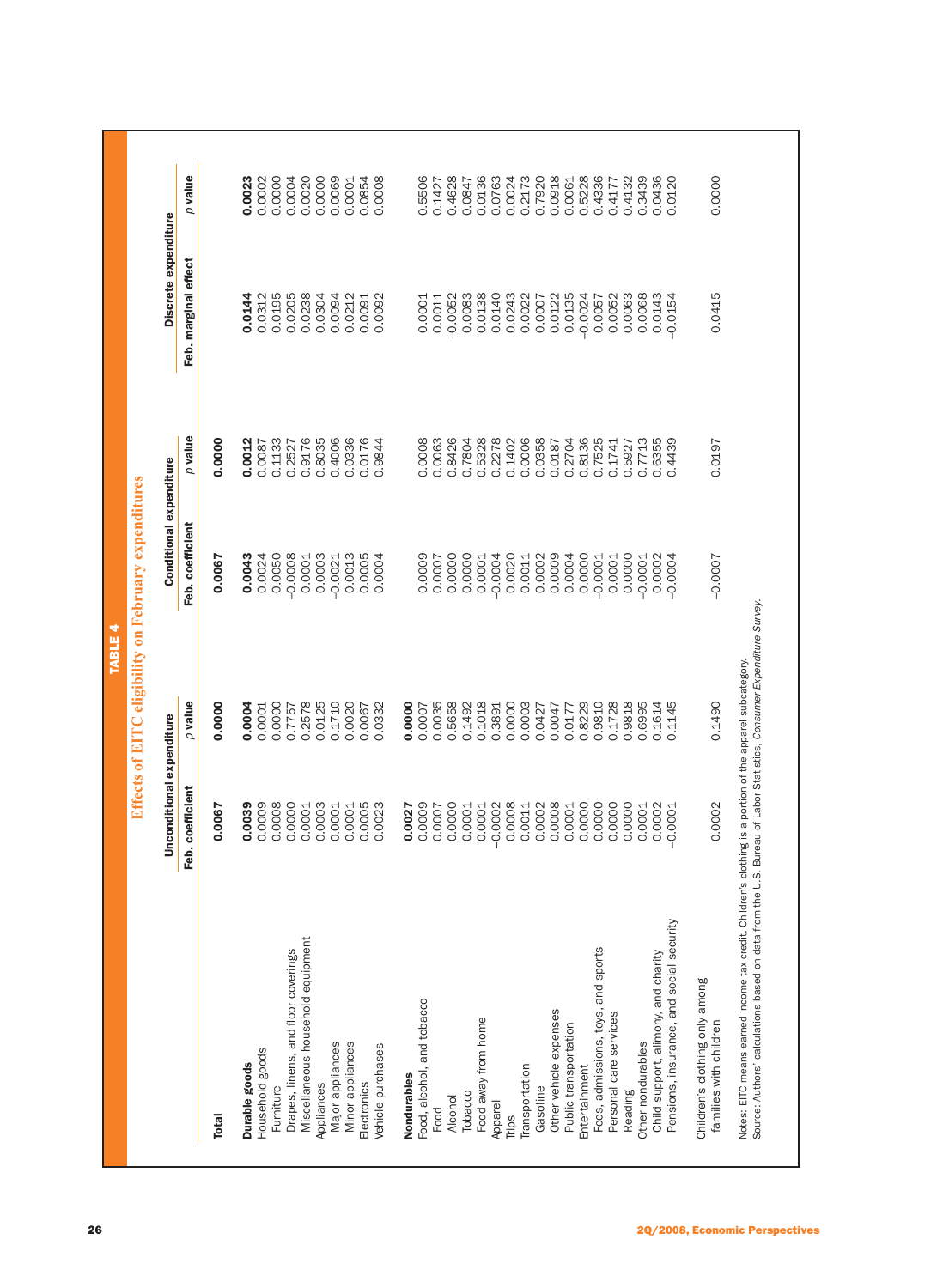than in September, EITC families spend about the same in February and September. We do not investigate conditional or discrete expenditure because the probability of making nondurable goods expenditure is nearly 1 in a given month.

In figure 6, we present results for a subset of nondurables that is particularly relevant to the EITC's goals: expenditures on children's clothes. We estimate these models only for families with children so that the non-EITC control group is not dominated by childless families. Overall seasonal patterns between EITC families with children and non-EITC families with children are very similar, exhibiting a large increase in expenditures before school starts in September and during the holiday season (panel A). The EITC families are more likely to buy children's clothes in February than non-EITC families (panel B), but since they spend a slightly lower proportion of their total annual expenditure conditional on buying children's clothes (panel C), we do not find a statistically significant unconditional effect.

In figure 7, we present results for the nondurables portion of transportation. This includes gasoline, local public transportation, and car expenses outside of vehicle purchases. We find that EITC eligible households spend about 4 percent more in February than September, while noneligible households spend about 3 percent less (panel A). Most of this difference arises from higher spending conditional on positive expenditure (panel C). If we look at the first column of table 4, we find that transportation spending increases in February are the largest single contributor to the overall nondurables increase. From table 4, we also observe that EITC households spend relatively more on food and on trips than noneligible households in February.

# *Durable goods*

Figure 8 presents results for all durable goods. The difference in expenditure patterns between EITC and non-EITC families in February is much more pronounced than for nondurable goods. While non-EITC families spend about 8 percent less on durables in February than in September, EITC families spend about 18 percent more (panel A). The EITC families are significantly more likely both to make a durable goods purchase in February and to spend more conditional on making a purchase (panels B and C, respectively).

We now examine the subcategories of durable goods that drive the patterns depicted in figure 8. Figure 9 presents results for new and used vehicle purchases.15 While non-EITC families spend about 17 percent less on vehicles in February than in September, EITC families spend 18 percent more (panel A), for a statistically significant difference of 35 percent (*p* value = 0.0332). This difference is entirely attributable to the fact that

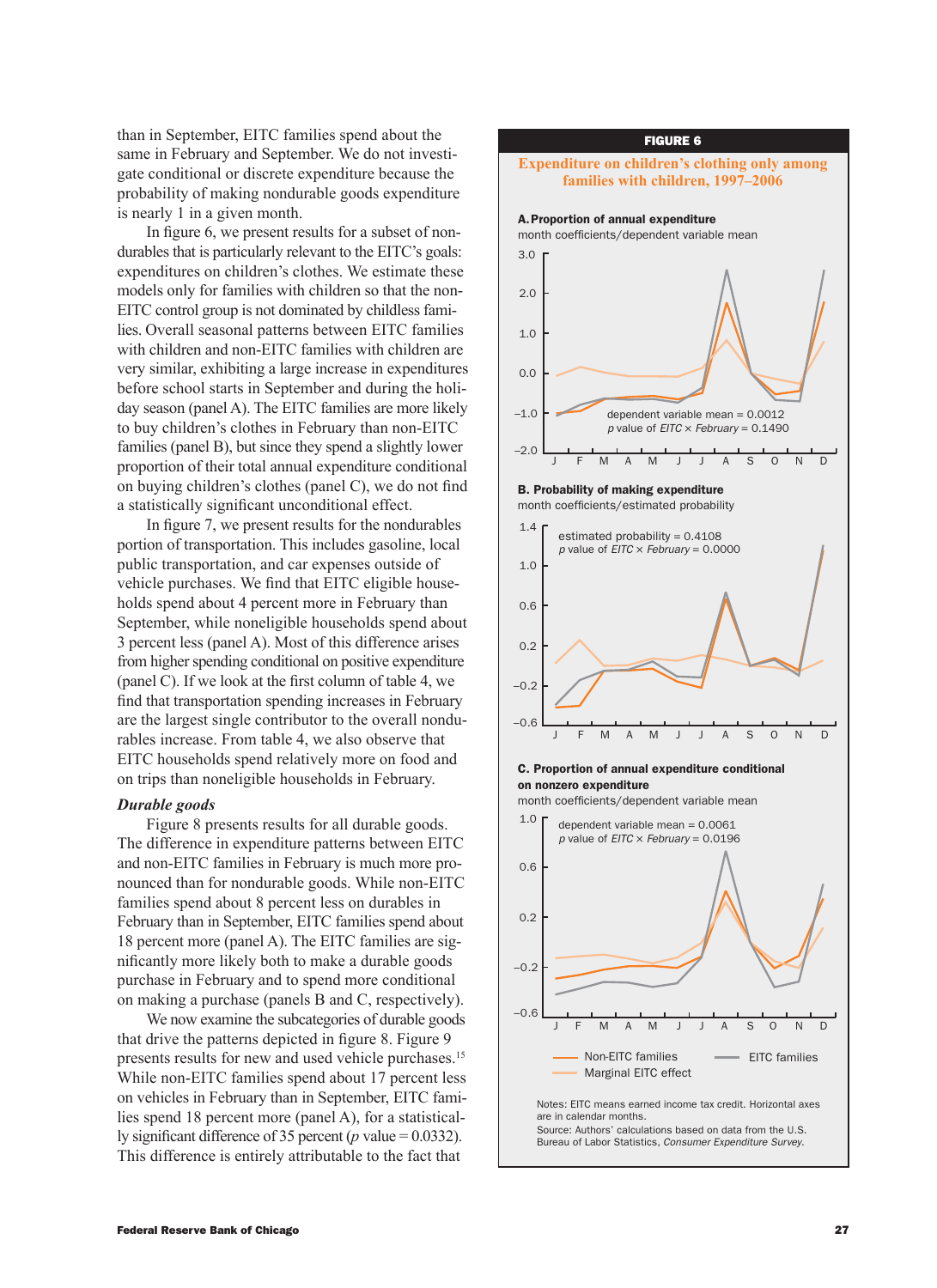

Notes: EITC means earned income tax credit. Horizontal axes are in calendar months. Source: Authors' calculations based on data from the U.S. Bureau of Labor Statistics, *Consumer Expenditure Survey*.

### figure 8

### **Durable goods expenditures, 1997–2006**

A. Proportion of annual expenditure month coefficients/dependent variable mean



Notes: EITC means earned income tax credit. Horizontal axes are in calendar months. Source: Authors' calculations based on data from the U.S. Bureau of Labor Statistics, *Consumer Expenditure Survey*. Non-EITC families Marginal EITC effect EITC families J F M A M J J A S O N D

–.20

 $-10$ 

.00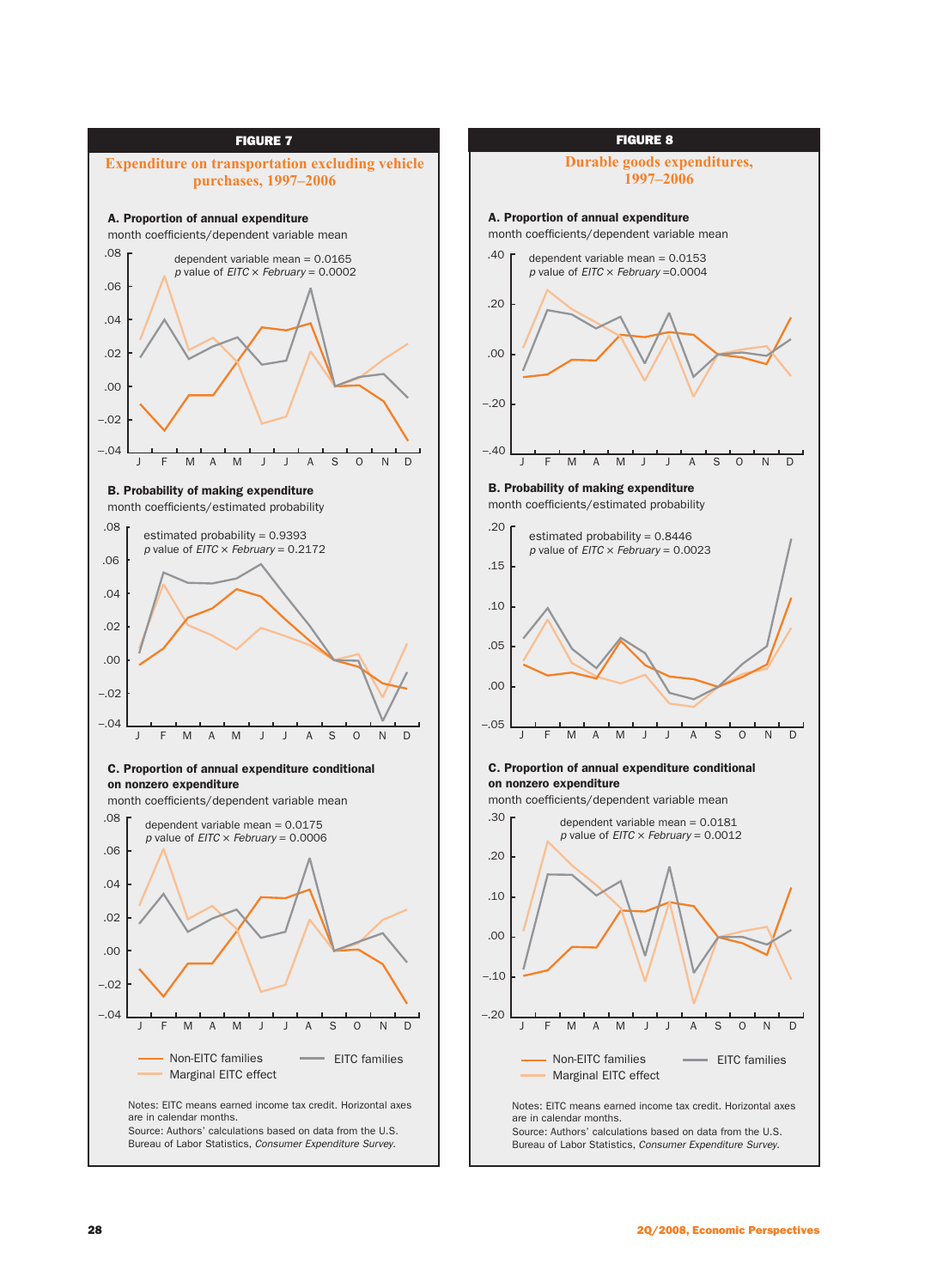

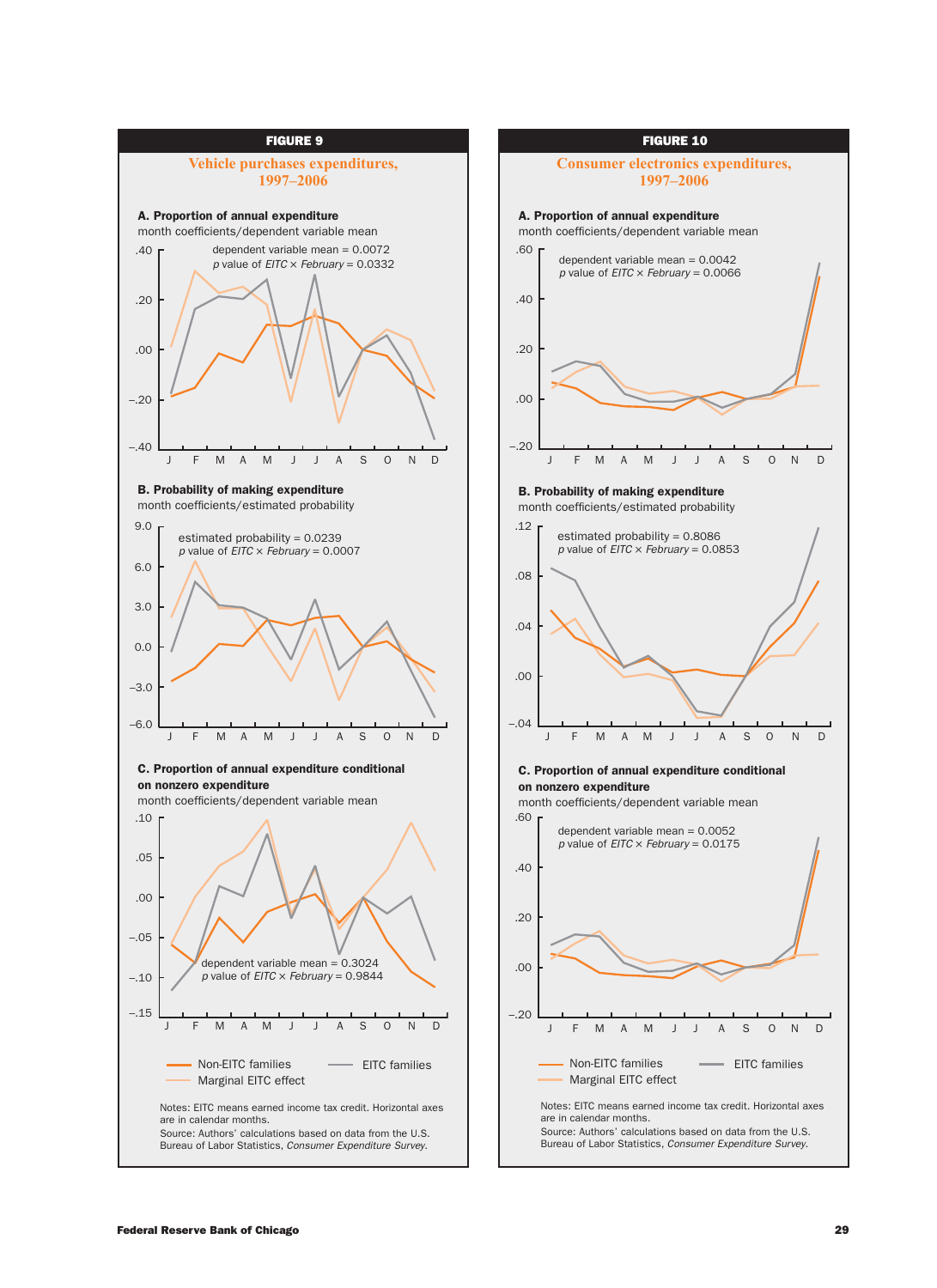relative to September, EITC families are more than 600 percent more likely than non-EITC families to buy a car in February (panel B). This difference is about twice as large in February as in either January or March. These findings are also consistent with the research of Adams, Einav, and Levin (2007), which shows high demand for subprime auto loans in tax rebate season among households likely to be receiving an EITC refund. Interestingly, though, among families making a vehicle purchase in February (panel C), all families spend the same proportion of their annual expenditure on these goods ( $p$  value = 0.9844). Recall that in dollars, this amount is considerably smaller for EITC families.

Figure 10 graphs the coefficients from models of spending on consumer electronics, which include television sets, computers, and video and music players. Considering all observations, non-EITC households spend about 5 percent more on consumer electronics in February than in September, and EITC households spend about 15 percent more (panel A). However, the February effect is relatively small compared with the overall February effect for durable goods and substantially smaller than the effect for vehicles.

Results for other subcategories of durable goods are similar to the findings for electronics. In February, EITC eligible households spend more than noneligible households on both household goods and appliances, but the magnitude of these effects is smaller than the magnitude of the effect for vehicles.

# Conclusion

The results presented here indicate that EITC families spend at least a portion of their refund immediately upon receipt. Consistent with Barrow and McGranahan (2000), we find that recipients spend more on durables than on nondurables in response to the EITC. In particular, recipients are far more likely to purchase vehicles after receiving EITC refunds. The EITC increases relative average monthly spending on vehicles in February by about 35 percent for EITC families compared with their non-EITC counterparts. Within nondurables, expenditure increases are concentrated in transportation. Given the crucial role of access to transportation in promoting work, this leads to the conclusion that recipient spending patterns support the program's prowork goals. The EITC recipients are also more likely to spend money within the other durable goods categories, as well as on trips and food.

In future work, we hope to further analyze the consumption effects of the EITC by taking advantage of differences in state EITCs and by exploiting expansions in the EITC since its inception, as well as the changes in the timing of EITC payments.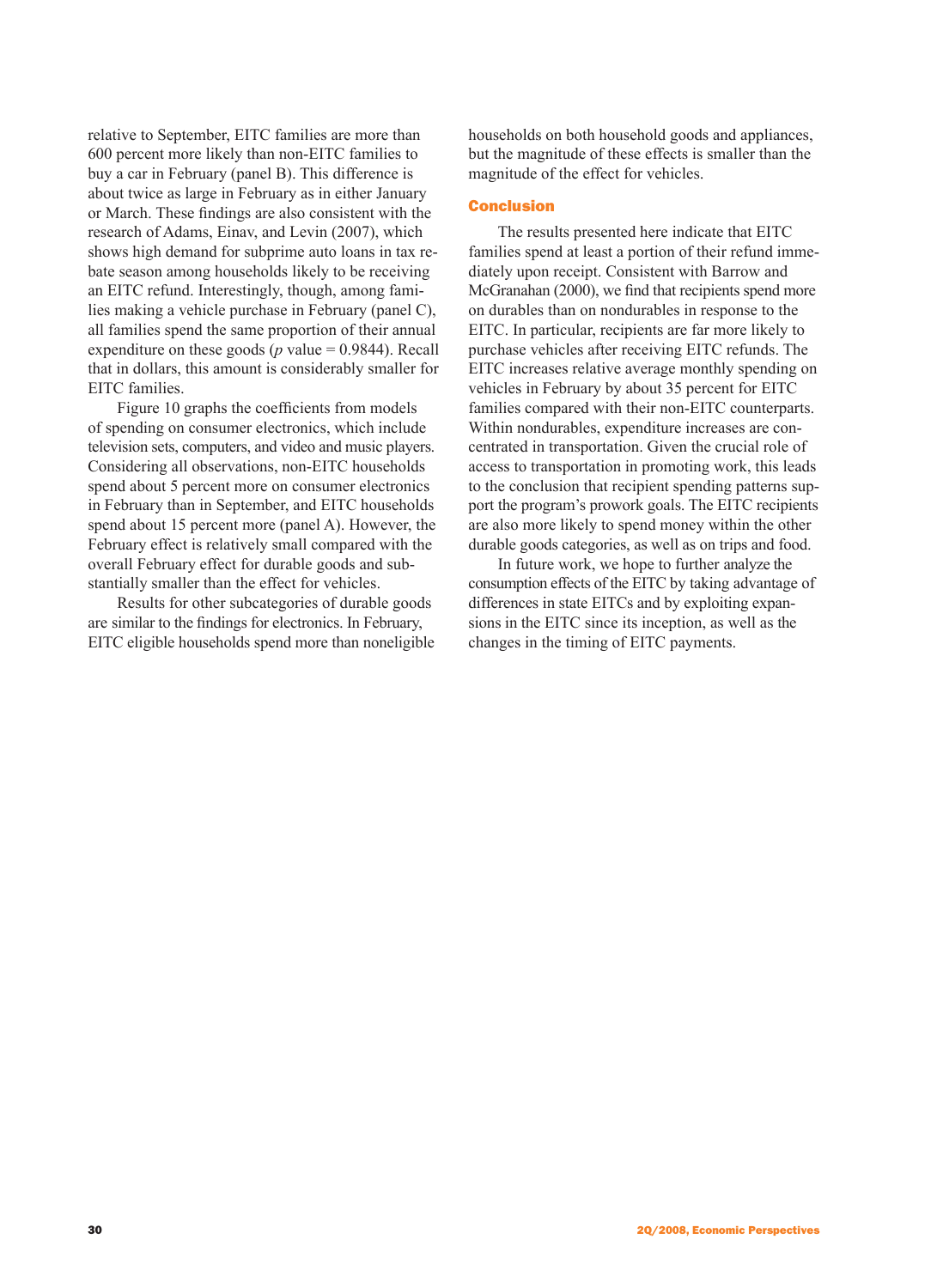### NOTES

<sup>1</sup>The 2005 CES contains data for the first quarter of 2006.

2 A qualifying child must meet three requirements. First, this individual must be a child, stepchild, foster child, sibling, half sibling, stepsibling, or a descendent of a sibling of the tax filer. Second, the qualifying child must be younger than 19 at the end of the year, younger than 24 and a full-time student, or permanently disabled. Third, the qualifying child must live with the tax filer in the U.S. for at least six months out of the year. If two tax filers can claim one qualifying child, they can choose which one claims the child, but they both cannot claim the same child (U.S. Internal Revenue Service, 2006a). Starting in 2002, some married taxpayers filing jointly had higher benefits than singles with the same income and number of children.

3 For e-filing, the e-file window needs to be open. This occurs in early January and happened on January 12, 2007.

4 This was determined from authors' calculations based on data from the U.S. Internal Revenue Service (2006b).

5 These figures for tax year 2004 are based on calculations using U.S. Internal Revenue Service (2006b) data. We assume that all overpayment refunds not due to the EITC are given to non-EITC recipients. The 26 percent of non-EITC taxpayers who did not receive a refund are included as zeros in this calculation.

6 U.S. Social Security Administration (2006); and U.S. Department of Agriculture, Food and Nutrition Service (2008).

7 The nondurables portion of transportation consists of gasoline and motor oil (42 percent), other vehicle expenses (49 percent), and public transportation (9 percent), according to the U.S. Bureau of Labor Statistics (2007).

8 A consumer unit is defined to be an individual or a group of individuals who are either related or use their income to make joint expenditures on two of three categories—housing, food, or other living expenses.

9 In future work, we plan to take advantage of changes in the timing of EITC payments and of expansions in the EITC to further investigate consumption responses to the program.

<sup>10</sup>In 2004, the credit for childless families accounted for only 3 percent of EITC payments despite representing 21 percent of returns receiving the EITC (U.S. Internal Revenue Service, 2006b).

11Our method of dealing with qualifying children could falsely impute EITC eligibility or inflate refund amounts for CUs with children and multiple, unrelated TUs. This is only a potential problem for the 4 percent of CUs that contain multiple TUs, have any qualifying children, and were assigned the EITC. Furthermore, if EITC eligibility "truly" has an impact on expenditure, then misallocating households into the EITC group should bias our results away from finding a difference in expenditure seasonality between eligible and noneligible CUs.

<sup>12</sup>Throughout the analysis, we rely on the monthly data in the CES. In some cases the monthly information is unreliable because of the random attribution of some expenditure to months in the survey. This attribution would likely operate in the same manner for EITC recipient and nonrecipient households.

<sup>13</sup>For households with 12 observations,  $X_{i, \text{Annual}} = \sum_{i=1}^{12} X_{i,i}^{Total}$ . In order

to adjust monthly expenditure proportions for households with fewer than 12 observations, we regress  $X_i^{Total}$  on household characteristics for 12-month households only and then generate predicted expenditure proportions for all households. The sum of these predicted monthly proportions gives the expected proportion of annual expenditures that we actually observe for households with fewer than 12 observations. Thus, we estimate true annual expenditures by dividing the sum of  $m (m \le 12)$  observed expenditures by the

sum of *m* expected monthly proportions:  $\frac{\sum x}{\sum x}$ 

*X X*  $\sum_{t=1}^{\infty}$  if *Total it Total*  $\iota = 1$   $\bigcup X_i$  *Annual*  $\sum_{t=1}^{m} \mathbf{E} \left( \frac{X_{it}^{total}}{X_{i,Annual}} \right)$ , . We use this

*m*

∑ ſ

1 ί<br>Ε

*m* = =

expression as the denominator of monthly expenditure proportions for households with fewer than 12 observations. It is because of this adjustment that average monthly expenditures are not equal to 1/12, or 8.33 percent, in table 2. We do not adjust the estimated standard errors in our regressions for this imputation.

14In their study of retail markdowns in Ann Arbor, Michigan, Warner and Barsky (1995) note that "prices are indeed lowest in January, but tend to return in February to December's level." We do not correct for the fact that February has fewer days than other months, which should, all else being equal, reduce February expenditures for both EITC recipient and nonrecipient households.

<sup>15</sup>According to the CES documentation, vehicle expenditures are defined as the purchase price minus the trade-in value on new and used domestic and imported cars and trucks and other vehicles, including motorcycles and private planes.